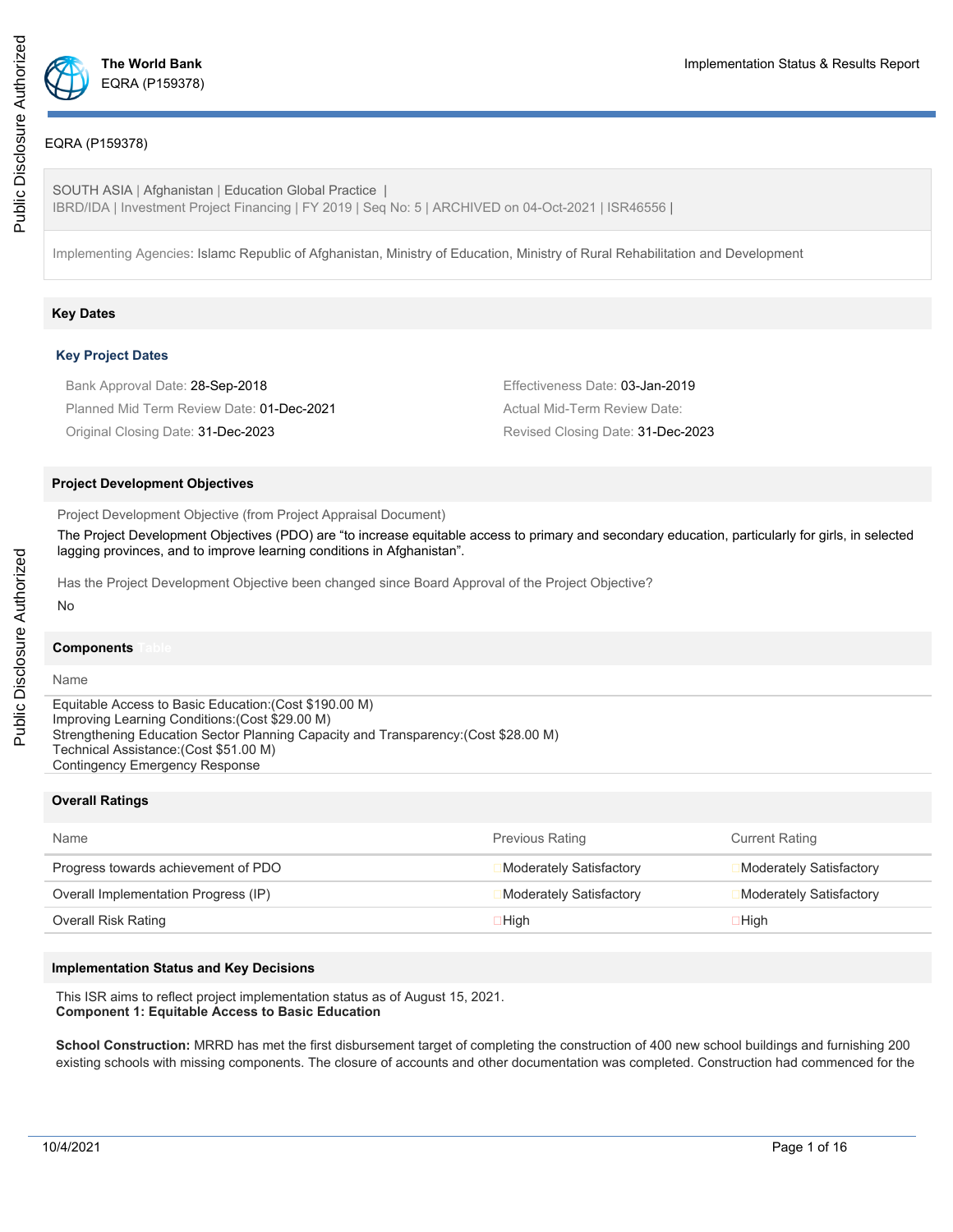

second batch of schools. As per MRRD's July 2021 report, a total of 772 Projects were completed and handed over to MoE (561 New buildings and 211 missing components). As of August 15, 2021, construction was underway at 371 sites.

Although the school construction activities progressed well, certain issues remain. The issue of stopped construction was raised with the MRRD, given that construction was stalled at 406 sites (303 sites due to shortage of funds, 68 sites due to insecurity, 30 sites due to social problems, and 5 sites due to land problems). This was partly due to a shortage of funds as MRRD had spread itself thin by starting construction at additional sites rather than keeping funds for ongoing constructions. The second tranche was under process but had not been released to the MRRD as of August 15, 2021. Since the last mission, MRRD has surveyed stopped-construction sites to assess repair/rehabilitation costs and re-estimated the cost of completing remaining works. For 32 schools that had been flagged with Disaster Risk Reduction safeguards risks, the MRRD had prepared the technical designs, which were reviewed and approved by the Bank, and it was agreed that these would be financed through EQRA. For schools the remaining schools were flagged by the TMPA, a trilateral meeting was held between MRRD, TPMA, and the Bank in July 2021 to identify a path forward and expedite mitigation measures.

**School Grants:** Despite challenges due COVID-19, a highly committed MoE team (Directorate of Social Mobilization and School Shuras and Directorate of Finance of the MoE) advanced the preparation and implementation of the School Grant program. The team (i) completed the ToT workshop in December 2020, (ii) almost completed (>99%) the collection of SMS data and bank account signatories data, (iii) finalized operational procedure for school grant disbursement through consultation with the relevant department of MoE, School Shuras, a private bank, and the Bank team, (iii) completed the contract amendment with a firm for the baseline data collection, (iv) prepared the updated PIM, School Booklet and Grant Management Database, and (v) team had completed SGSC workshops for 50-60 percent of planned 59 School Grant provincial workshops in 14 PEDs. The remaining workshops were delayed due to increasing insecurity in the provinces, and no grants were disbursed by August 15, 2021.

**Supporting Community Based Education (CBE):** As part of the CBE program, two key disbursement conditions included a mapping of CBE needs and developing guidelines on a harmonized approach to CBE implementation. The CBE team has (i) completed the CBE needs mapping exercise to identify the target villages using population data, enrollment data and data on existing CBEs, (ii) developed and submitted to the Bank an advanced draft of the operational manual for on-budget CBEs, which outlines the institutional setup, operational and costing framework, as well as M&E, data collection and reporting processes, (iii) recruited one Provincial Coordination Officer (PCO) Team Lead and 24 PCOs. While there has been advanced progress in advancing this component, the disbursement conditions as agreed in the project Grant Agreement were not fully met by August 15, 2021.

## **Component 2: Improving Learning Conditions**

**Supporting Subject Knowledge Teacher Training**: The progress on this component has been impacted by (i) disruptions related to COVID-19, (ii) change in leadership and management at the MoE, and (iii) restructuring at the MoE which proposed merging several directorates within the MoE, including the Teacher Education Directorate. However, there had been progress in completing the preparatory steps for this component, including (i) the revision and endorsement of the PIM and (ii) completion of data collection and mapping of the target groups (focusing on unqualified teachers) in 7 out of 8 provinces. The baseline data collection for a planned impact evaluation had not commenced as of August 15, 2021

**COACH**: This component made notable progress on design and preparatory activities, including (i) collecting baseline data on teaching quality in a sample of 200 schools and 5 provinces of teachers using classroom observation tools (TEACH), thus achieving the first PBC1/DLI (2019); (ii) agreement on implementation modality, including an identification/selection strategy of highly qualified coaches and teacher trainers drawn from the Academic Supervision Directorate and Teacher Training College; (iii) the formation of the Technical Working Group and associated Terms of Reference to train the coaches and teachers and oversee implementation; (iv) the initiation of training and orientation of the Technical Working Group members to train coaches and teachers; (v) the finalization of the Project Implementation Manual (PIM); and (vi) development, and adaptation to Afghan context, of training manuals which outlined scripts and pedagogical supports to be provided to coaches and teachers as part of the intervention, drawing from the 2019 Teach baseline survey findings.

**Curriculum and Textbook**: Progress on curriculum development has been slow. An initial round of curriculum framework development had taken place with technical assistance from UNESCO and international experts, following which syllabi for all subjects are also developed. In addition, the MoE Curriculum Development Directorate has drafted textbooks and teacher guides for grades 1-6. While UNESCO has reviewed and assured the quality of the syllabi for a few key subjects, the MoE leadership team had not endorsed the new framework or curriculum. The MoE has put this component on hold because of an anticipated reduction of school subjects and other curriculum reforms, but no roadmap had been put forward before August 15, 2021. On printing and distribution of textbooks, however, there has been steady progress, with 12.2 million textbooks distributed from Provincial Education Directorates (PEDs) to District Education Departments (DEDs) and schools.

**Early Grade Reading (EGR) Training**: The preparation for the EGR component has seen delays due to the restructuring of MoE and the limited capacity of the /Directorate of Professional Development and Training (DPDT) team. However, As of August 15, 2021, there has been noteworthy progress on a number of preparatory activities:(i) submission of a complete draft of the PIM to the World Bank team for clearance, (ii) clearance and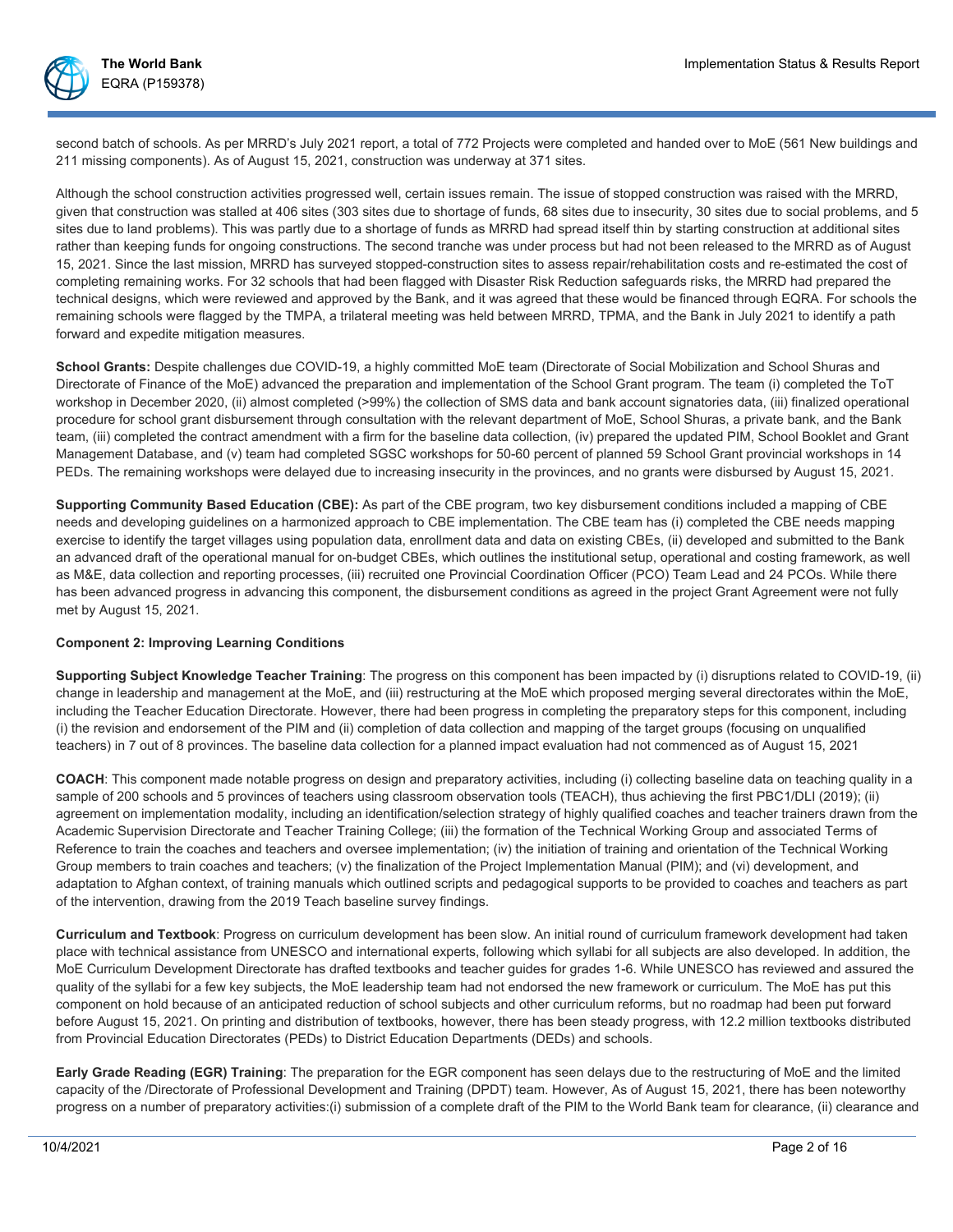

re-advertisement of a TA position by the restructured MoE, (iii) preparation of a budget/implementation plan outlining the detailed timetable of training incorporating feedback from the Bank.

#### **Component 3: Strengthening Education Sector Planning Capacity and Transparency**

**EMIS**: DLI 3, which focuses on improving EMIS, was restructured in October 2020 to respond to the changes in NSIA's role in the overall development of EMIS and free up resources for the COVID-19 recovery plan. The MoE still lacks a clear roadmap for enhancing EMIS and agreement on the division of labor between MOE and NSIA and the 2020 DLI has not met. While an MoU has been signed between the two entities, the MoU implementation plan is not completed. The Annual School Census (ASC) 2019 has been disseminated on the EMIS website in early 2021, after protracted delays of more than a year. Due to COVID-19, MoE and NSIA conducted an abridged version of the census for ASC 2020. The MoE and NSIA are yet to agree on the process for ASC 2021. While an initial roadmap was prepared and discussions were ongoing, there division of labor between the two entities, MOE and NSIA, remained unresolved as of August 15, 2021.

**Personnel Database:** The MoE and the IARCSC have collected biometric and biographic data for 223,000 MoE civil servants (including teachers), of which data for 216,000 staff are cleaned and uploaded to the HRMIS. The data for the remaining 7,000 staff carry errors as some mandatory fields are not filled out. The MoE currently has an approved Tashkeel for 265,366 staff, signifying that data for around 40,000 employees of the MoE are still to be collected and verified, necessitating urgent action by both the MoE and the IARCSC. However as of August 15, 2021, while the data cleaning and verification process was ongoing, the status of the 40,000 employees remained unresolved, and the MoE was unable to achieve the DLI for 2021. In addition, MOE had not completed updating its 1399 and 1400 Tashkeel in the HRMIS, which will have implications for rolling out of the HRMIS payroll module in the Ministry.

**Teacher Policy:** While this subcomponent had seen delays, there had been progress in recent months. An international consultant was hired with assistance from UNESCO to review existing literature (MoE and others) on teacher quality, and consultations were conducted with MoE directorates. Furthermore, following technical comments from all stakeholders, the teacher policy had been finalized. The draft policy had been aligned with recent institutional reforms in the MoE, approved by the leadership and endorsed by the IARCSC and MoF, and had been submitted to the Bank for final endorsement and DLI verification. The verification process was ongoing as of August 15, 2021.

#### **Component 4: Technical Assistance**

**Technical Assistance (TA):** Out of the 405 TAs proposed by the MoE, 348 positions have been approved by the Bank. The remaining 54 positions (35 in payroll, 12 in SGP, 4 in TED, and 5 in internal audit) were pending approval by the Bank. Currently, 227 out of the 348 approved positions are onboard. Out of the remaining 121, 72 positions were under recruitment, and 49 were vacant as of August 15, 2021. The recruitment of the TAs under the EQRA project had been delayed by cumbersome processes of approvals, such as MoE management's approval of contracts, redressal of complaints (which at times has taken more than a month), and MoF's approval of steps and grades, coupled with lack of continuous follow up by the HR team are among the key bottlenecks.

**Early Childhood Education**: The ECE team has made progress in establishing institutional arrangements and advancing preparatory activities for the ECE pilot. In particular, the (i) ECE team has reviewed the existing ECE models, including interviewing 40 personnel of eight partner agencies with active ECE portfolios to inform the MoE approach; (ii) an ECE Policy task force was established between the newly established planning directorate of the MoE and the ECE unit to develop an ECE policy; (iii) in collaboration with the MoE curriculum department, the content for mathematics and Islamic studies were under development; (iv) the corresponding teacher training materials and methodology were also under development. However, recruitment of staffing has been slow. While the recruitment of the project manager was in advanced stages, the international TA was still pending, and TA positions for policy development, curriculum development, teacher training, and operations not been advertised as of August 15, 2021.

**COVID-19 Response**: This sub-component was added in October 2020 to support the MoE's COVID-19 early recovery plan with two main objectives: (i) improve the learning environment to bring the students back to schools, and (ii) provide learning opportunities for mitigating students' learning loss due to the school closure. Specifically, this sub-component was designed to support (i) immediate maintenance works of school infrastructure in targeted schools such as making toilets functional and constructing additional latrines where needed, repairing water supply systems, electricity systems, desks, and chairs, and provision of tents and carpets where necessary to prepare schools for reopening, and (ii) provision of supplementary courses for Grade 10-12 students in math and science subjects to mitigate the learning loss during the school closure period. The concept note outlined the project description, and an implementation plan with proposed activities and targets was prepared, presented to the donor partners, and endorsed. Despite advanced progress on preparatory activities, implementation and procurement had not taken place by August 15, 2021.

## **Gender**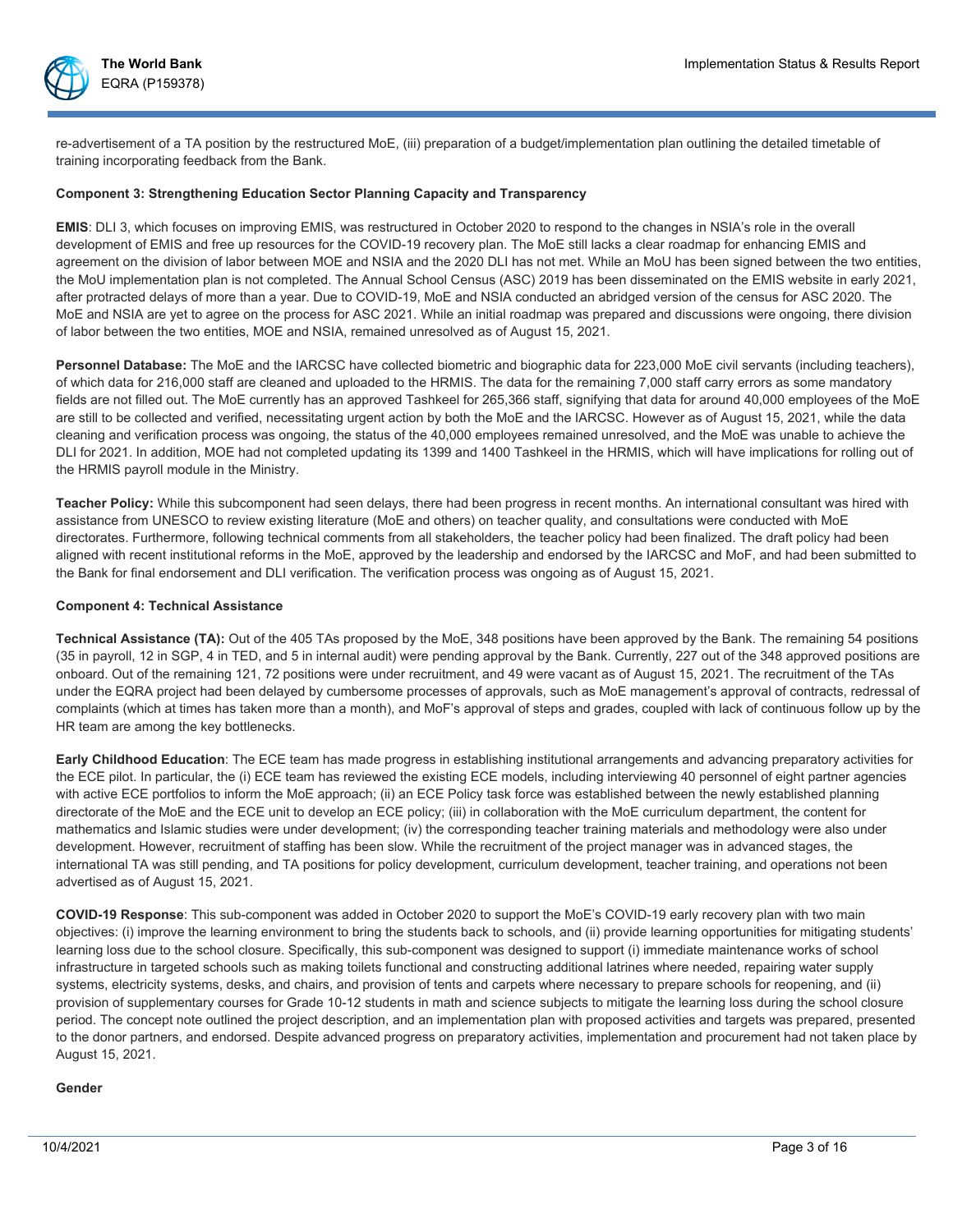

Gender Balance of TAs: The project informed that out of 345 TA positions under EQRA, 225 are filled, and there are only 14 females onboarded. The reasons for the lower number of female staff was reported to be lack of relevant educational and professional qualifications in the candidates. In addition, attracting potential female candidates for the positions is difficult since more than 50% of the positions are at the provincial level. The mission advised the project to announce the positions on more and wider platforms over a longer period of time to attract better female candidates and requested the project to share the list of all the EQRA positions disaggregated by province and gender.

**Gender-based Violence:** The MOE's progress in implementing the GBV Action Plan has been slow, mainly due to lack of capacity within the MoE and slow HR processes to recruit the needed TAs. Till date, the MoE has completed i) a desk review on GBV and Sexual Exploitation, Abuse and Sexual Harassment (SEAH) legal and policy frameworks has been completed and endorsed by the MoE. ii) the Code of Conduct Handbook, which is ready for the stakeholders' review and consultation, iii) draft GBV GRM and iv) established a Curriculum Review Committee to review the draft National Curriculum Framework and develop a roadmap for sensitizing the national curriculum on GBV, and (v) deployed two GBV experts as TA. To expedite the implementation of the action plan and provide the needed capacity to the MoE, it was agreed that a qualified national or international NGO would be recruited. As of August 15, 2021, an EOI had been advertised, but the procurement process had not moved further.

#### **Fiduciary/Safeguards and Gender**

**Financial Management:** The last mission reviewed the Financial Management (FM) arrangements, including FM staffing, budgeting, accounting, reporting, funds flow, internal controls, CDCs, and audit of the EQRA project. The designed financial management arrangements were in place and mainly operating as designed. However, the review noted several weaknesses like no internal audit since project inception, a significant delay in hiring critical financial management and audit staff, and low budget utilization. For FY1399 (2020), the aggregate project budget after the midyear budget review was USD 15.7 million, and the project disbursed USD 10.64 million or 68% during the fiscal year. The main reasons for low budget utilization are the slow hiring process of TAs, non-implementation of the School Grant Program due to schools' closure, and lockdown of offices for more than three months due to COVID 19. Considering the overall assessment, the FM performance remains Moderately Satisfactory (MS).

**Procurement**: The MOE, MRRD, and MOF could implement the majority of the action agreed during the last ISM and managed to award three major activities during the period. Overall, most procurement packages have been processed accordingly, while some packages were delayed due to external factors.

#### **Safeguard:**

Site selection issue has been resolved to a large extent and field teams have been instructed to ensure site selection is done through the agreed check lists provided by the project. Furthermore, the issue of poor site selection has been resolved by allocating project financial resources to finance the additional mitigation measures proposed for all the sites which are prone to some level of natural disaster mainly due to poor site selection exercise. It was agreed that the site selection incompliance will be deemed rectified once the proposed mitigations are successfully mitigated. Regarding land clearance documentation, MoE has reported excellent progress on completing land documentation for all private land donation and the transfer of ownership from individuals to the ownership of MoE through the application of the land transfer procedure which was developed by the project team. The procedure have help the team to collect and register land documentation for more than 776 land parcels which were privately donated to the project. It was agreed the same procedure will be applied to other types of land such as land purchased by community, community land and land registered under other government entities names. Parallel to completion of document, the project is working with the MoE property directorate to transfer the land ownership from individuals' donors to the ownership of MoE. Also, the missing ESS checklists have been completed for all the ongoing projects and the MIS system has been updated accordingly. However, the disaster risk assessment which was carried by the project team revealed that 127 sub-projects had not considered the adequate mitigation measures to remedy the anticipated natural hazards such as landslides, floods, site drainage and slope stabilization. According to the protocol between MoE and MRRD, MoE will only accept/handover projects which are 100 % complete and have implemented all the required mitigation measures to remedy natural hazards posing risk to the school building and safety of users.

Compliance to OHS requirements remained a challenge which is mainly due to the agreed arrangements under the CCAP, which is also affecting the EQRA project. This is mainly due to the nature for project execution through CDCs which makes it difficult to ensure the use of PPEs because there is no separate budget allocated for the same. Regarding Monitoring and Reporting, The project teams have indicated through monthly reports that the E&S documentation for all the projects under construction and under plan have been prepared and completed. However, the TPMA reports indicate that there is still a gap in the preparation and implementation of safeguard related documentation such as ESMP, RAP and GRM logbooks. Based on what the project teams have indicated, and based on discussions with TPMA, the gap in reporting seems to be due to poor coordination amongst the site engineer and the TPMA staff who monitor the sites, as MRRD has reported 100 document compliance for all the sites. Number corrective mitigation measures to remedy the anticipated negative impacts due to natural hazards have been approved by the World Bank technical team. In addition, the World Bank has agreed to finance the agreed mitigation measures which are aimed rectifying risks that some of the school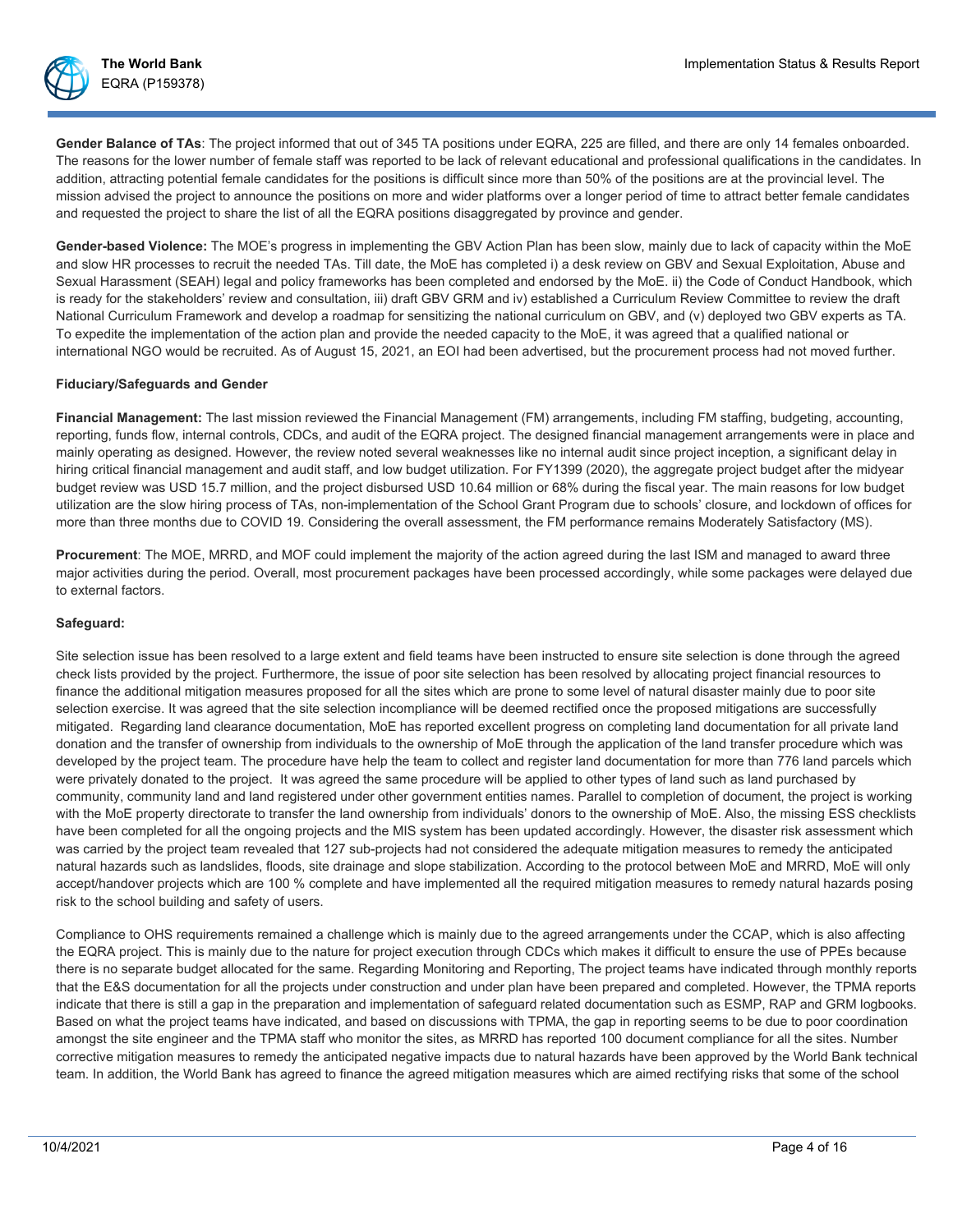

EQRA (P159378)

buildings are prone to according on the DRA findings. The rating will be further upgraded to Moderately satisfactory based on the latest development and improvement reported by the client to Moderately satisfactory (MS).

## **Risks**

## **Systematic Operations Risk-rating Tool**

| <b>Risk Category</b>                                            | Rating at Approval | <b>Previous Rating</b> | <b>Current Rating</b> |
|-----------------------------------------------------------------|--------------------|------------------------|-----------------------|
| <b>Political and Governance</b>                                 | $\Box$ High        | $\Box$ High            | $\Box$ High           |
| <b>Macroeconomic</b>                                            | Substantial        | Substantial            | Substantial           |
| Sector Strategies and Policies                                  | Moderate           | <b>Moderate</b>        | Moderate              |
| Technical Design of Project or Program                          | Substantial        | Substantial            | Substantial           |
| Institutional Capacity for Implementation and<br>Sustainability | Substantial        | Substantial            | Substantial           |
| Fiduciary                                                       | $\Box$ High        | $\Box$ High            | $\Box$ High           |
| <b>Environment and Social</b>                                   | $\Box$ High        | $\Box$ High            | $\Box$ High           |
| <b>Stakeholders</b>                                             | Moderate           | <b>Moderate</b>        | Moderate              |
| Other                                                           | Substantial        | $\Box$ High            | $\Box$ High           |
| Overall                                                         | Substantial        | $\Box$ High            | $\Box$ High           |

## **Results**

## **PDO Indicators by Objectives / Outcomes**

| Increase equitable access to general education in selected lagging provinces, especially for girls                                                                                                                                                                                                                                                                                                                                                                |                                                                          |                   |                  |             |  |
|-------------------------------------------------------------------------------------------------------------------------------------------------------------------------------------------------------------------------------------------------------------------------------------------------------------------------------------------------------------------------------------------------------------------------------------------------------------------|--------------------------------------------------------------------------|-------------------|------------------|-------------|--|
|                                                                                                                                                                                                                                                                                                                                                                                                                                                                   | Students attending school regularly in selected provinces (Text, Custom) |                   |                  |             |  |
|                                                                                                                                                                                                                                                                                                                                                                                                                                                                   | <b>Baseline</b>                                                          | Actual (Previous) | Actual (Current) | End Target  |  |
| Value                                                                                                                                                                                                                                                                                                                                                                                                                                                             | 4,318,473                                                                | NA.               | 4,009,096        | 4,993,337   |  |
| Date                                                                                                                                                                                                                                                                                                                                                                                                                                                              | 31-Dec-2016                                                              | 31-Oct-2019       | 01-Aug-2021      | 31-Dec-2023 |  |
| The number of students attending school (Grades 1–12) is defined by the number who participated in the<br>end of year exam (the requirement for which is that they attend 75% of the academic year, in selected<br>provinces). This is calculated according to the EMIS as total of students attending subtracted from the<br>Comments:<br>previous year's total. Data are gathered at the end of school year. Provincial targets are specified in<br>appendix 1. |                                                                          |                   |                  |             |  |
| □Students attending school regularly in selected provinces, female (Text, Custom Breakdown)                                                                                                                                                                                                                                                                                                                                                                       |                                                                          |                   |                  |             |  |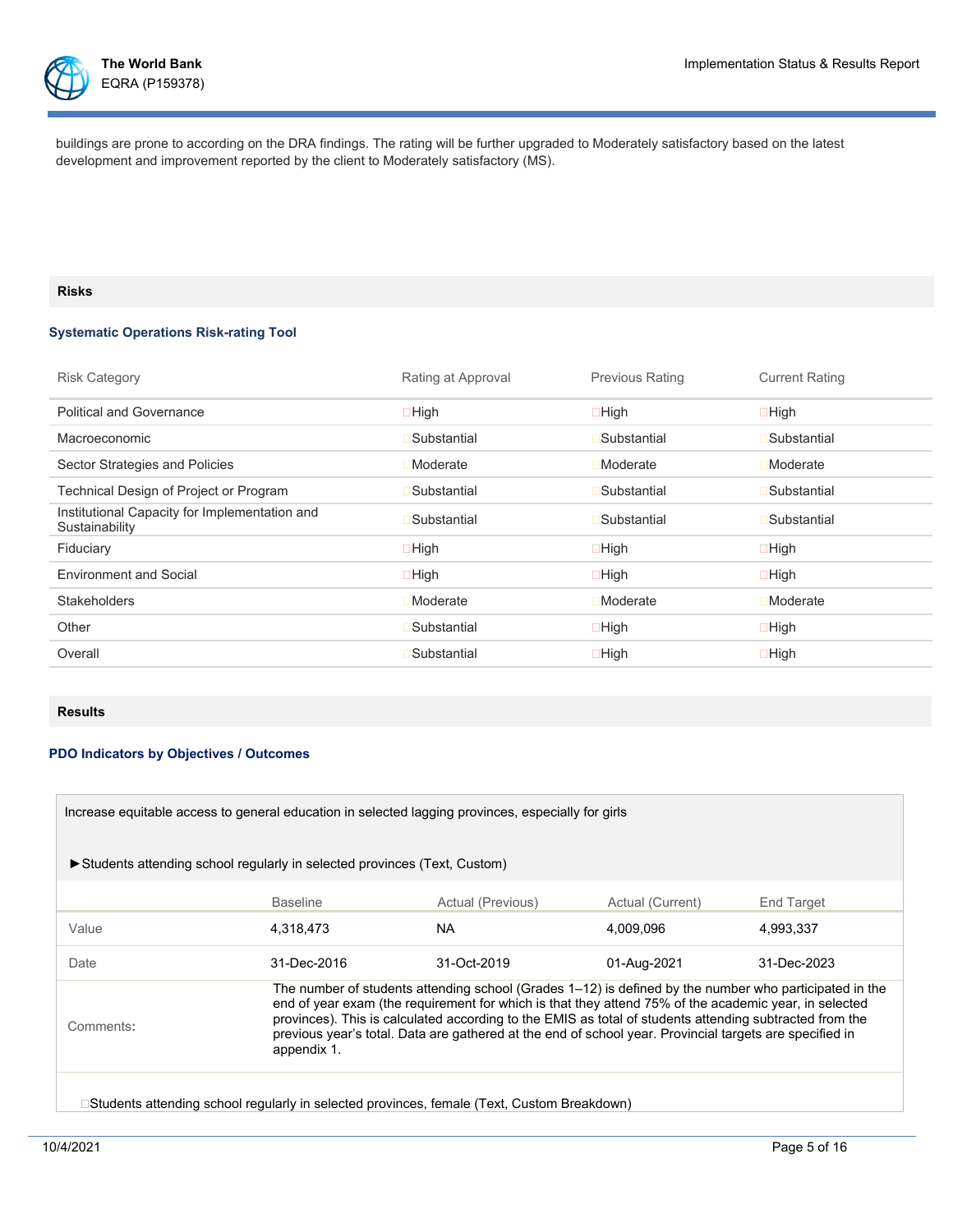

|       | <b>Baseline</b> | Actual (Previous) | Actual (Current) | End Target  |
|-------|-----------------|-------------------|------------------|-------------|
| Value | 1,616,799       | NA.               | 1.468.720        | 1,907,405   |
| Date  | 31-Dec-2016     | 31-Oct-2020       | 01-Aug-2021      | 31-Dec-2023 |

| Increase equitable access to general education in selected lagging provinces, especially for girls |                                              |                                                                                                                                                                                                           |                  |             |  |  |
|----------------------------------------------------------------------------------------------------|----------------------------------------------|-----------------------------------------------------------------------------------------------------------------------------------------------------------------------------------------------------------|------------------|-------------|--|--|
| ► Out of school children in selected provinces (Text, Custom)                                      |                                              |                                                                                                                                                                                                           |                  |             |  |  |
|                                                                                                    | <b>Baseline</b>                              | Actual (Previous)                                                                                                                                                                                         | Actual (Current) | End Target  |  |  |
| Value                                                                                              | 2,289,880                                    | <b>NA</b>                                                                                                                                                                                                 | 2,864,608        | 1,095,329   |  |  |
| Date                                                                                               | 31-Dec-2016                                  | 31-Oct-2020                                                                                                                                                                                               | 01-Aug-2021      | 31-Dec-2023 |  |  |
| Comments:                                                                                          | the baseline figures are from the 2016 ALCS. | Total number of out-of-school children including school-age children (age 7–16) not in school,<br>permanently absent students (<3 years out-of-school), and dropouts (>3 years out-of-school), by gender; |                  |             |  |  |
| □out of school children in selected provinces, female (Text, Custom Breakdown)                     |                                              |                                                                                                                                                                                                           |                  |             |  |  |
|                                                                                                    | <b>Baseline</b>                              | Actual (Previous)                                                                                                                                                                                         | Actual (Current) | End Target  |  |  |
| Value                                                                                              | 1,387,717                                    | <b>NA</b>                                                                                                                                                                                                 | 1,628,133        | 646.244     |  |  |
| Date                                                                                               | 31-Dec-2016                                  | 31-Oct-2020                                                                                                                                                                                               | 01-Aug-2021      | 31-Dec-2023 |  |  |

| Improve learning conditions                                                                                   |                 |                   |                  |             |
|---------------------------------------------------------------------------------------------------------------|-----------------|-------------------|------------------|-------------|
| Teachers meeting subject specific qualifications (Text, Custom)                                               |                 |                   |                  |             |
|                                                                                                               | <b>Baseline</b> | Actual (Previous) | Actual (Current) | End Target  |
| Value                                                                                                         | 52%             | <b>NA</b>         | <b>NA</b>        | 72%         |
| Date                                                                                                          | 01-Jun-2018     | 31-Oct-2020       | 01-Aug-2021      | 31-Dec-2023 |
| Teachers teaching subjects above Grade 6 for which they meet subject-specific qualifications (%)<br>Comments: |                 |                   |                  |             |

# **Intermediate Results Indicators by Components**

| Equitable access to basic education                                                                                            |                 |                                        |                                        |            |
|--------------------------------------------------------------------------------------------------------------------------------|-----------------|----------------------------------------|----------------------------------------|------------|
| ► Schools constructed or expanded with classrooms, boundary walls, water points, and gender segregated latrines (Text, Custom) |                 |                                        |                                        |            |
|                                                                                                                                | <b>Baseline</b> | Actual (Previous)                      | Actual (Current)                       | End Target |
| Value                                                                                                                          | 0.00            | 444 (310 School<br>buildings, 134 with | 722 (561 School<br>buildings, 211 with | 2.398      |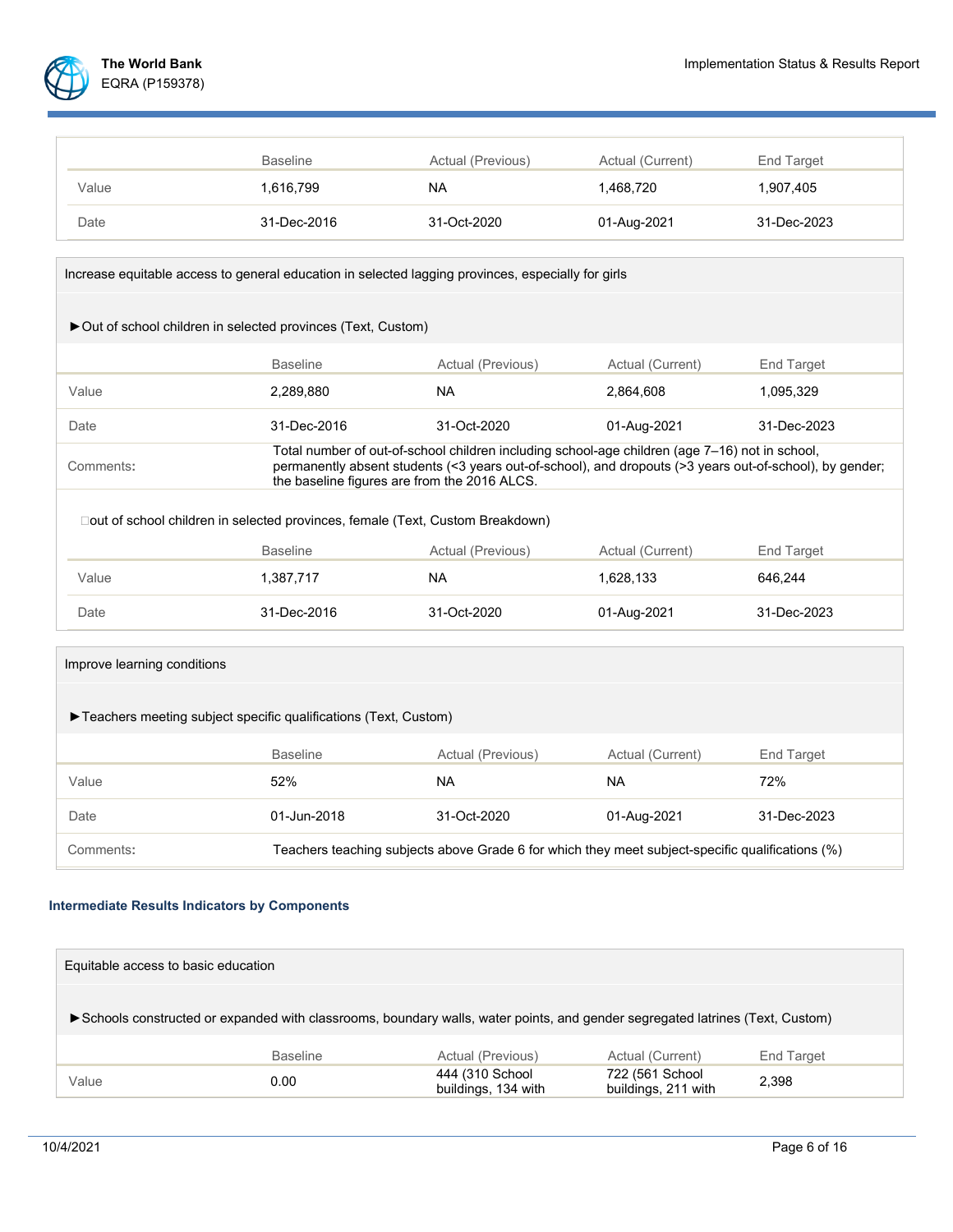

|                               |                                                                                                                                                           | missing items) based on<br>MoE certificate                                                                                                                                                                                             | missing items) based<br>on MoE certificate                                                                                                                                                     |                                                                                                                                                                                                                                                                                                |  |  |
|-------------------------------|-----------------------------------------------------------------------------------------------------------------------------------------------------------|----------------------------------------------------------------------------------------------------------------------------------------------------------------------------------------------------------------------------------------|------------------------------------------------------------------------------------------------------------------------------------------------------------------------------------------------|------------------------------------------------------------------------------------------------------------------------------------------------------------------------------------------------------------------------------------------------------------------------------------------------|--|--|
| Date                          | 01-Jun-2018                                                                                                                                               | 31-Oct-2020                                                                                                                                                                                                                            | 01-Aug-2021                                                                                                                                                                                    | 31-Dec-2023                                                                                                                                                                                                                                                                                    |  |  |
| Comments:                     |                                                                                                                                                           | This includes total schools built and expanded with completion of missing items including adding<br>classrooms, gender-segregated latrines, water points, and boundary walls in selected provinces, as<br>specified per contract terms |                                                                                                                                                                                                |                                                                                                                                                                                                                                                                                                |  |  |
|                               | School Grants implemented (Text, Custom)                                                                                                                  |                                                                                                                                                                                                                                        |                                                                                                                                                                                                |                                                                                                                                                                                                                                                                                                |  |  |
|                               | <b>Baseline</b>                                                                                                                                           | Actual (Previous)                                                                                                                                                                                                                      | Actual (Current)                                                                                                                                                                               | <b>End Target</b>                                                                                                                                                                                                                                                                              |  |  |
| Value                         | 0.00                                                                                                                                                      | 0.00                                                                                                                                                                                                                                   | 0.00                                                                                                                                                                                           | 2,298                                                                                                                                                                                                                                                                                          |  |  |
| Date                          | 01-Jun-2018                                                                                                                                               | 31-Oct-2020                                                                                                                                                                                                                            | 01-Aug-2021                                                                                                                                                                                    | 31-Dec-2023                                                                                                                                                                                                                                                                                    |  |  |
| Comments:                     |                                                                                                                                                           | Number of schools receiving and executing a grant in targeted districts in selected provinces                                                                                                                                          |                                                                                                                                                                                                |                                                                                                                                                                                                                                                                                                |  |  |
| Improving learning conditions |                                                                                                                                                           |                                                                                                                                                                                                                                        |                                                                                                                                                                                                |                                                                                                                                                                                                                                                                                                |  |  |
|                               | Students benefiting from direct interventions to enhance learning (Number, Corporate)                                                                     |                                                                                                                                                                                                                                        |                                                                                                                                                                                                |                                                                                                                                                                                                                                                                                                |  |  |
|                               | <b>Baseline</b>                                                                                                                                           | Actual (Previous)                                                                                                                                                                                                                      | Actual (Current)                                                                                                                                                                               | End Target                                                                                                                                                                                                                                                                                     |  |  |
| Value                         | 6,447,000.00                                                                                                                                              | 6,447,000.00                                                                                                                                                                                                                           | 7,531,441.00                                                                                                                                                                                   | 7,247,000.00                                                                                                                                                                                                                                                                                   |  |  |
| Date                          | 31-Dec-2016                                                                                                                                               | 31-Oct-2020                                                                                                                                                                                                                            | 01-Aug-2021                                                                                                                                                                                    | 31-Dec-2023                                                                                                                                                                                                                                                                                    |  |  |
|                               | □Students benefiting from direct interventions to enhance learning - Female (Number, Corporate Supplement)                                                |                                                                                                                                                                                                                                        |                                                                                                                                                                                                |                                                                                                                                                                                                                                                                                                |  |  |
|                               | <b>Baseline</b>                                                                                                                                           | Actual (Previous)                                                                                                                                                                                                                      | Actual (Current)                                                                                                                                                                               | End Target                                                                                                                                                                                                                                                                                     |  |  |
| Value                         | 2,462,000.00                                                                                                                                              | 2,462,000.00                                                                                                                                                                                                                           | 2,980,850.00                                                                                                                                                                                   | 2,834,000.00                                                                                                                                                                                                                                                                                   |  |  |
|                               | Existing textbooks distributed and teaching and learning materials for the new curriculum developed for all grades (Text, Custom, PBC)<br><b>Baseline</b> | Actual (Previous)                                                                                                                                                                                                                      | Actual (Current)                                                                                                                                                                               | <b>End Target</b>                                                                                                                                                                                                                                                                              |  |  |
| Value                         | Old national curriculum<br>framework in effect                                                                                                            | Over 8 million textbooks<br>were distributed to<br>schools of the batch of<br>12.2 million books<br>procured                                                                                                                           | 12.2 million primary<br>textbooks (grades 1-6)<br>distributed from<br><b>Provincial Education</b><br>Directorates (PEDs) to<br><b>District Education</b><br>Departments (DEDs)<br>and schools. | New textbooks and<br>teacher guides<br>developed in core<br>subjects of<br>mathematics, science,<br>and language for<br>Grades 1 through 12<br>and 45 million<br>textbooks from existing<br>curriculum are<br>delivered to public<br>schools, covering at<br>least 90 percent of<br>districts. |  |  |
| Date                          | 01-Jun-2018                                                                                                                                               | 31-Oct-2020                                                                                                                                                                                                                            | 01-Aug-2021                                                                                                                                                                                    | 31-Dec-2023                                                                                                                                                                                                                                                                                    |  |  |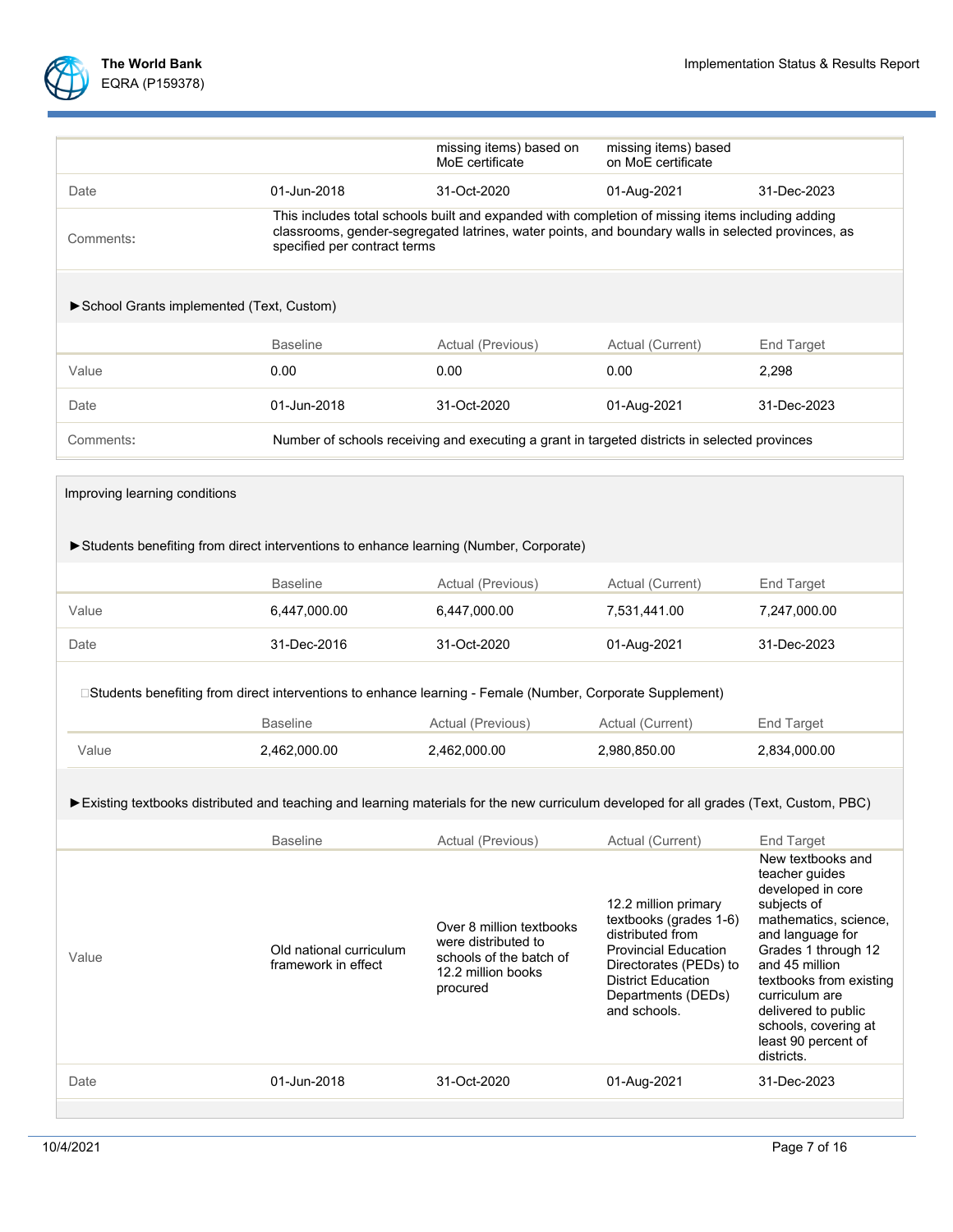

| Teaching quality rating based on classroom observations (Text, Custom, PBC)                                                                                  |                                                                                                                                                                                                                                                                                                                                                                                                                                                                                                                                                                                                                                                                                                                                                                                                                                                                                                                                                 |                                                                                                                                                       |                                                                                                                                      |                                                                                                                                                                                                    |  |  |
|--------------------------------------------------------------------------------------------------------------------------------------------------------------|-------------------------------------------------------------------------------------------------------------------------------------------------------------------------------------------------------------------------------------------------------------------------------------------------------------------------------------------------------------------------------------------------------------------------------------------------------------------------------------------------------------------------------------------------------------------------------------------------------------------------------------------------------------------------------------------------------------------------------------------------------------------------------------------------------------------------------------------------------------------------------------------------------------------------------------------------|-------------------------------------------------------------------------------------------------------------------------------------------------------|--------------------------------------------------------------------------------------------------------------------------------------|----------------------------------------------------------------------------------------------------------------------------------------------------------------------------------------------------|--|--|
|                                                                                                                                                              | <b>Baseline</b>                                                                                                                                                                                                                                                                                                                                                                                                                                                                                                                                                                                                                                                                                                                                                                                                                                                                                                                                 | Actual (Previous)                                                                                                                                     | Actual (Current)                                                                                                                     | End Target                                                                                                                                                                                         |  |  |
| Value                                                                                                                                                        | Baseline to be collected<br>in 2019                                                                                                                                                                                                                                                                                                                                                                                                                                                                                                                                                                                                                                                                                                                                                                                                                                                                                                             | <b>NA</b>                                                                                                                                             | <b>NA</b>                                                                                                                            | Teaching quality<br>rating, based on<br><b>TEACH classroom</b><br>observation method.<br>increased by 0.4<br>standard deviations or<br>more among sampled<br>teachers compared to<br>the baseline. |  |  |
| Date                                                                                                                                                         | 01-Jun-2018                                                                                                                                                                                                                                                                                                                                                                                                                                                                                                                                                                                                                                                                                                                                                                                                                                                                                                                                     | 31-Oct-2020                                                                                                                                           | 01-Aug-2021                                                                                                                          | 31-Dec-2023                                                                                                                                                                                        |  |  |
| Comments:                                                                                                                                                    | 2019: Evidence demonstrating that baseline data on teaching quality is collected on a target sample of<br>teachers. This will include measuring classroom performance as the average rating in five instructional<br>practice dimensions (time on learning, lesson facilitation, check for understanding, feedback, and critical<br>thinking) on a scale from 1 to 5 using the TEACH classroom observation tool. It will also comprise<br>assessments of subject knowledge of mathematics and language for Grades 3 to 6. The baseline indicator<br>will be a composite score combining teaching quality (weighted 70%) and content knowledge (weighted<br>30%). 2023: Evidence demonstrating that data on the indicator is collected on the selected sample of<br>teachers and analyzed in year 5 and the average score for the sample in year 5 is at least 0.4 standard<br>deviations higher than the baseline in year 1 to achieve the DLR. |                                                                                                                                                       |                                                                                                                                      |                                                                                                                                                                                                    |  |  |
| Grades 1 to 3 teachers and head masters trained in Early Grade Reading (Number, Custom, PBC)                                                                 |                                                                                                                                                                                                                                                                                                                                                                                                                                                                                                                                                                                                                                                                                                                                                                                                                                                                                                                                                 |                                                                                                                                                       |                                                                                                                                      |                                                                                                                                                                                                    |  |  |
|                                                                                                                                                              | <b>Baseline</b>                                                                                                                                                                                                                                                                                                                                                                                                                                                                                                                                                                                                                                                                                                                                                                                                                                                                                                                                 | Actual (Previous)                                                                                                                                     | Actual (Current)                                                                                                                     | End Target                                                                                                                                                                                         |  |  |
| Value                                                                                                                                                        | 0.00                                                                                                                                                                                                                                                                                                                                                                                                                                                                                                                                                                                                                                                                                                                                                                                                                                                                                                                                            | 0.00                                                                                                                                                  | 0.00                                                                                                                                 | 20,000.00                                                                                                                                                                                          |  |  |
| Date                                                                                                                                                         | 01-Mar-2021                                                                                                                                                                                                                                                                                                                                                                                                                                                                                                                                                                                                                                                                                                                                                                                                                                                                                                                                     | 01-Mar-2021                                                                                                                                           | 01-Aug-2021                                                                                                                          | 31-Dec-2023                                                                                                                                                                                        |  |  |
| Evaluation of Subject Teacher Training (Text, Custom, PBC)                                                                                                   |                                                                                                                                                                                                                                                                                                                                                                                                                                                                                                                                                                                                                                                                                                                                                                                                                                                                                                                                                 |                                                                                                                                                       |                                                                                                                                      |                                                                                                                                                                                                    |  |  |
|                                                                                                                                                              | <b>Baseline</b>                                                                                                                                                                                                                                                                                                                                                                                                                                                                                                                                                                                                                                                                                                                                                                                                                                                                                                                                 | Actual (Previous)                                                                                                                                     | Actual (Current)                                                                                                                     | End Target                                                                                                                                                                                         |  |  |
| Value                                                                                                                                                        | No data collection<br>conducted                                                                                                                                                                                                                                                                                                                                                                                                                                                                                                                                                                                                                                                                                                                                                                                                                                                                                                                 | No data collection<br>conducted                                                                                                                       | No data collection<br>conducted                                                                                                      | Completion of base<br>line and end line data<br>collection of teacher<br>training                                                                                                                  |  |  |
| Date                                                                                                                                                         | 01-Mar-2021                                                                                                                                                                                                                                                                                                                                                                                                                                                                                                                                                                                                                                                                                                                                                                                                                                                                                                                                     | 01-Mar-2021                                                                                                                                           | 01-Aug-2021                                                                                                                          | 31-Dec-2023                                                                                                                                                                                        |  |  |
| Strengthening education sector planning capacity and transparency<br>Annual results based reports implemented between MOE, PEDs and DEDs (Text, Custom, PBC) |                                                                                                                                                                                                                                                                                                                                                                                                                                                                                                                                                                                                                                                                                                                                                                                                                                                                                                                                                 |                                                                                                                                                       |                                                                                                                                      |                                                                                                                                                                                                    |  |  |
|                                                                                                                                                              | <b>Baseline</b>                                                                                                                                                                                                                                                                                                                                                                                                                                                                                                                                                                                                                                                                                                                                                                                                                                                                                                                                 | Actual (Previous)                                                                                                                                     | Actual (Current)                                                                                                                     | End Target                                                                                                                                                                                         |  |  |
| Value                                                                                                                                                        | No annual results<br>reporting between MOE,<br>PEDS and related DEDs                                                                                                                                                                                                                                                                                                                                                                                                                                                                                                                                                                                                                                                                                                                                                                                                                                                                            | Work on meeting this<br>target has been delayed<br>due to COVID. Based on<br>the current timeline, the<br>reports will be available<br>by April 2021. | Reports for around<br>90% of the target<br>PEDs were completed<br>and the work on the<br>remaining PEDs and<br>DEDs was in progress. | 2019, 2020, and 2021<br>annual results-based<br>reports completed<br>annually by the MoE<br>for all PEDs and<br>related DEDs and<br>nublichad on MoE                                               |  |  |

published on MoE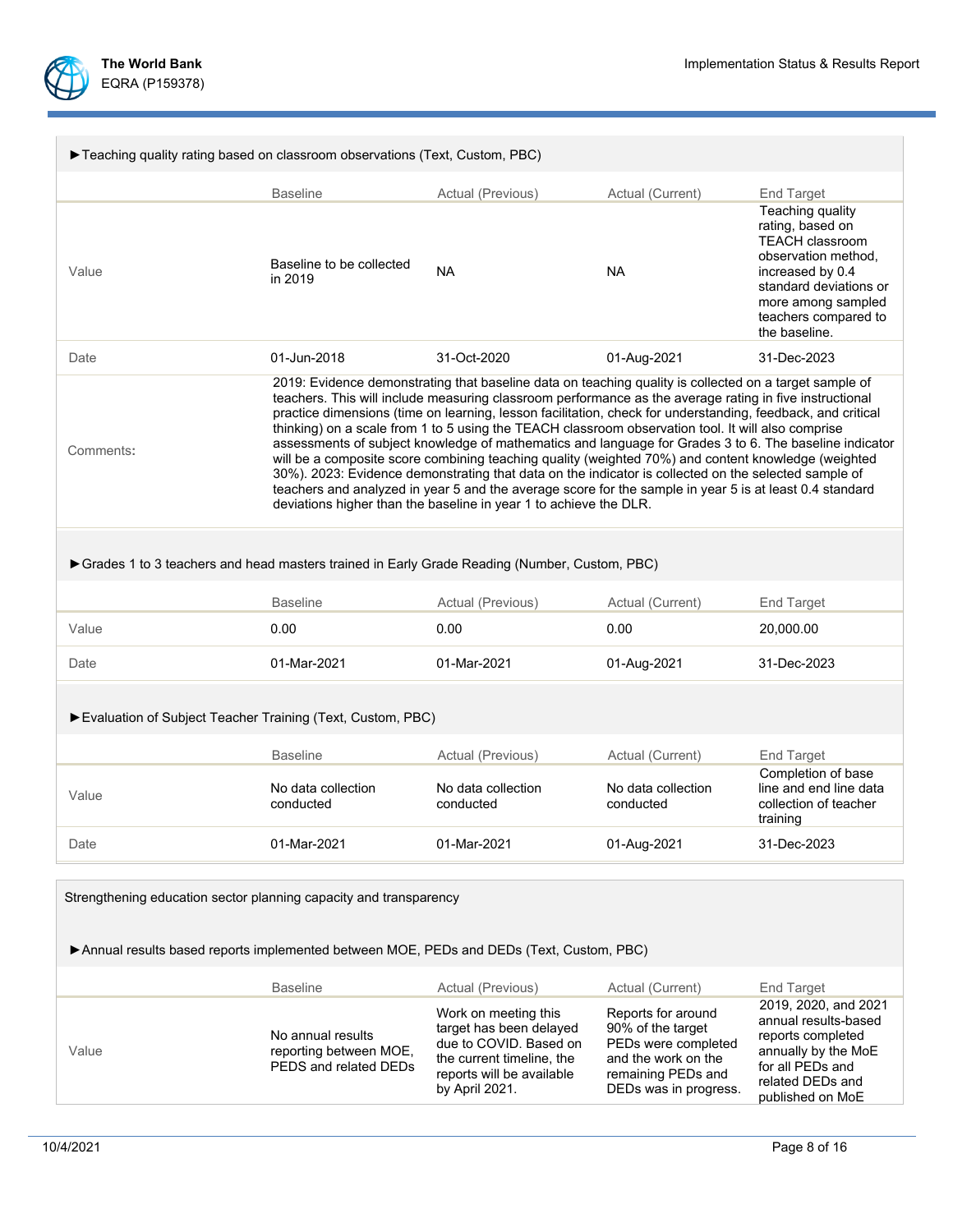

i

|                                                                                                                                     |                                                                                                                                                                                                                                                                                                                                                                                                                                                                                                                                                                                                                                                                                                                                                                                                                                                                                                                                                                                                                                                                                                                                                                                                                                                                                                                                                                              |                                                                                                                                                                                                                                                                    |                                                                                                                                                                                                                                                                        | website by December<br>2022                                                                                                                                                                                                                                                                                                              |  |  |
|-------------------------------------------------------------------------------------------------------------------------------------|------------------------------------------------------------------------------------------------------------------------------------------------------------------------------------------------------------------------------------------------------------------------------------------------------------------------------------------------------------------------------------------------------------------------------------------------------------------------------------------------------------------------------------------------------------------------------------------------------------------------------------------------------------------------------------------------------------------------------------------------------------------------------------------------------------------------------------------------------------------------------------------------------------------------------------------------------------------------------------------------------------------------------------------------------------------------------------------------------------------------------------------------------------------------------------------------------------------------------------------------------------------------------------------------------------------------------------------------------------------------------|--------------------------------------------------------------------------------------------------------------------------------------------------------------------------------------------------------------------------------------------------------------------|------------------------------------------------------------------------------------------------------------------------------------------------------------------------------------------------------------------------------------------------------------------------|------------------------------------------------------------------------------------------------------------------------------------------------------------------------------------------------------------------------------------------------------------------------------------------------------------------------------------------|--|--|
| Date                                                                                                                                | 01-Jun-2018                                                                                                                                                                                                                                                                                                                                                                                                                                                                                                                                                                                                                                                                                                                                                                                                                                                                                                                                                                                                                                                                                                                                                                                                                                                                                                                                                                  | 31-Oct-2020                                                                                                                                                                                                                                                        | 01-Aug-2021                                                                                                                                                                                                                                                            | 31-Dec-2022                                                                                                                                                                                                                                                                                                                              |  |  |
| ▶NESP III Operational plan on management and budgeting cycle developed and results reported (Text, Custom, DLI) (Text, Custom, PBC) |                                                                                                                                                                                                                                                                                                                                                                                                                                                                                                                                                                                                                                                                                                                                                                                                                                                                                                                                                                                                                                                                                                                                                                                                                                                                                                                                                                              |                                                                                                                                                                                                                                                                    |                                                                                                                                                                                                                                                                        |                                                                                                                                                                                                                                                                                                                                          |  |  |
|                                                                                                                                     | <b>Baseline</b>                                                                                                                                                                                                                                                                                                                                                                                                                                                                                                                                                                                                                                                                                                                                                                                                                                                                                                                                                                                                                                                                                                                                                                                                                                                                                                                                                              | Actual (Previous)                                                                                                                                                                                                                                                  | Actual (Current)                                                                                                                                                                                                                                                       | End Target                                                                                                                                                                                                                                                                                                                               |  |  |
| Value                                                                                                                               | New O&M budget<br>allocation formula not<br>established                                                                                                                                                                                                                                                                                                                                                                                                                                                                                                                                                                                                                                                                                                                                                                                                                                                                                                                                                                                                                                                                                                                                                                                                                                                                                                                      | Progress on results<br>toward 2018 annual<br>operational plan reported<br>by MOE. Annual<br>Operation Plan based on<br>actual on-budget<br>allocation and projected<br>off-budget allocations for<br>2020 completed and<br>endorsed by DPs as per<br>the template. | Progress on results<br>toward 2018 annual<br>operational plan<br>reported by MOE.<br>Annual Operation Plan<br>based on actual on-<br>budget allocation and<br>projected off-budget<br>allocations for 2020<br>completed and<br>endorsed by DPs as<br>per the template. | Progress on results<br>toward 2018, 2019,<br>and 2020 annual<br>operational plan<br>reported by MoE per<br>template;<br>2020, 2021, and 2022<br>annual operational<br>plans developed based<br>on actual on-budget<br>allocation and<br>projected off-budget<br>allocations and jointly<br>endorsed by DPs, per<br>template by June 2021 |  |  |
| Date                                                                                                                                | 01-Jun-2018                                                                                                                                                                                                                                                                                                                                                                                                                                                                                                                                                                                                                                                                                                                                                                                                                                                                                                                                                                                                                                                                                                                                                                                                                                                                                                                                                                  | 31-Oct-2020                                                                                                                                                                                                                                                        | 01-Aug-2021                                                                                                                                                                                                                                                            | 30-Jun-2021                                                                                                                                                                                                                                                                                                                              |  |  |
| Integrated personnel database for education staff established (Text, Custom, PBC)                                                   |                                                                                                                                                                                                                                                                                                                                                                                                                                                                                                                                                                                                                                                                                                                                                                                                                                                                                                                                                                                                                                                                                                                                                                                                                                                                                                                                                                              |                                                                                                                                                                                                                                                                    |                                                                                                                                                                                                                                                                        |                                                                                                                                                                                                                                                                                                                                          |  |  |
|                                                                                                                                     | <b>Baseline</b>                                                                                                                                                                                                                                                                                                                                                                                                                                                                                                                                                                                                                                                                                                                                                                                                                                                                                                                                                                                                                                                                                                                                                                                                                                                                                                                                                              | Actual (Previous)                                                                                                                                                                                                                                                  | Actual (Current)                                                                                                                                                                                                                                                       | End Target                                                                                                                                                                                                                                                                                                                               |  |  |
| Value                                                                                                                               | No integrated personnel<br>database                                                                                                                                                                                                                                                                                                                                                                                                                                                                                                                                                                                                                                                                                                                                                                                                                                                                                                                                                                                                                                                                                                                                                                                                                                                                                                                                          | Biometric and biographic<br>data for 224,473 staff of<br>the MoE including<br>teachers have been<br>collected by the IARCSC<br>and entered into the<br>Personnel Database.                                                                                         | After cleaning the<br>data, the MoE and<br><b>IARCSC</b> found that<br>some entries were<br>incomplete and hence<br>the current number of<br>staff records at HRMIS<br>stands at 223,000.                                                                              | Organizational<br>mapping of all<br>education Tashkeel<br>staff completed. The<br>database contains<br>agreed minimum<br>information on all staff<br>as described in the<br>procedure manual<br>including biometric<br>data. Interface<br>between personnel<br>database and payroll<br>completed by<br>December 2022.                    |  |  |
| Date                                                                                                                                | 01-Jun-2018                                                                                                                                                                                                                                                                                                                                                                                                                                                                                                                                                                                                                                                                                                                                                                                                                                                                                                                                                                                                                                                                                                                                                                                                                                                                                                                                                                  | 31-Oct-2020                                                                                                                                                                                                                                                        | 01-Aug-2021                                                                                                                                                                                                                                                            | 31-Dec-2021                                                                                                                                                                                                                                                                                                                              |  |  |
| Comments:                                                                                                                           | 2019: Evidence demonstrating completion of organizational mapping (census) of all Tashkeel staff. The<br>mapping follows the organizational structure of the MoE down to the level of work location. It includes<br>each Tashkeel staff and identifies them by grade, job title, work location, and a unique number and the<br>database contains at least minimum information on each staff such as name, father name, NID code,<br>bank account for payroll, qualification, photograph, and biometric data and this infomration is entered for<br>100,000 staff into the database. 2020: Evidence demonstrating completion of organizational mapping of<br>all Tashkeel staff The mapping follows the organizational structure of the MoE down to the level of work<br>location. It includes each Tashkeel staff and identifies them by grade, job title, work location, and a unique<br>number and the database contains at least minimum information on each staff such as name, father<br>name, NID code, bank account for payroll, qualification, photograph, and biometric data and this<br>information is entered for all staff into the database. 2021: Evidence demonstrating integration of<br>personnel database with the AFMIS payroll with any differences between them fully reconciled, and<br>completion of any updates to existing records in the database. |                                                                                                                                                                                                                                                                    |                                                                                                                                                                                                                                                                        |                                                                                                                                                                                                                                                                                                                                          |  |  |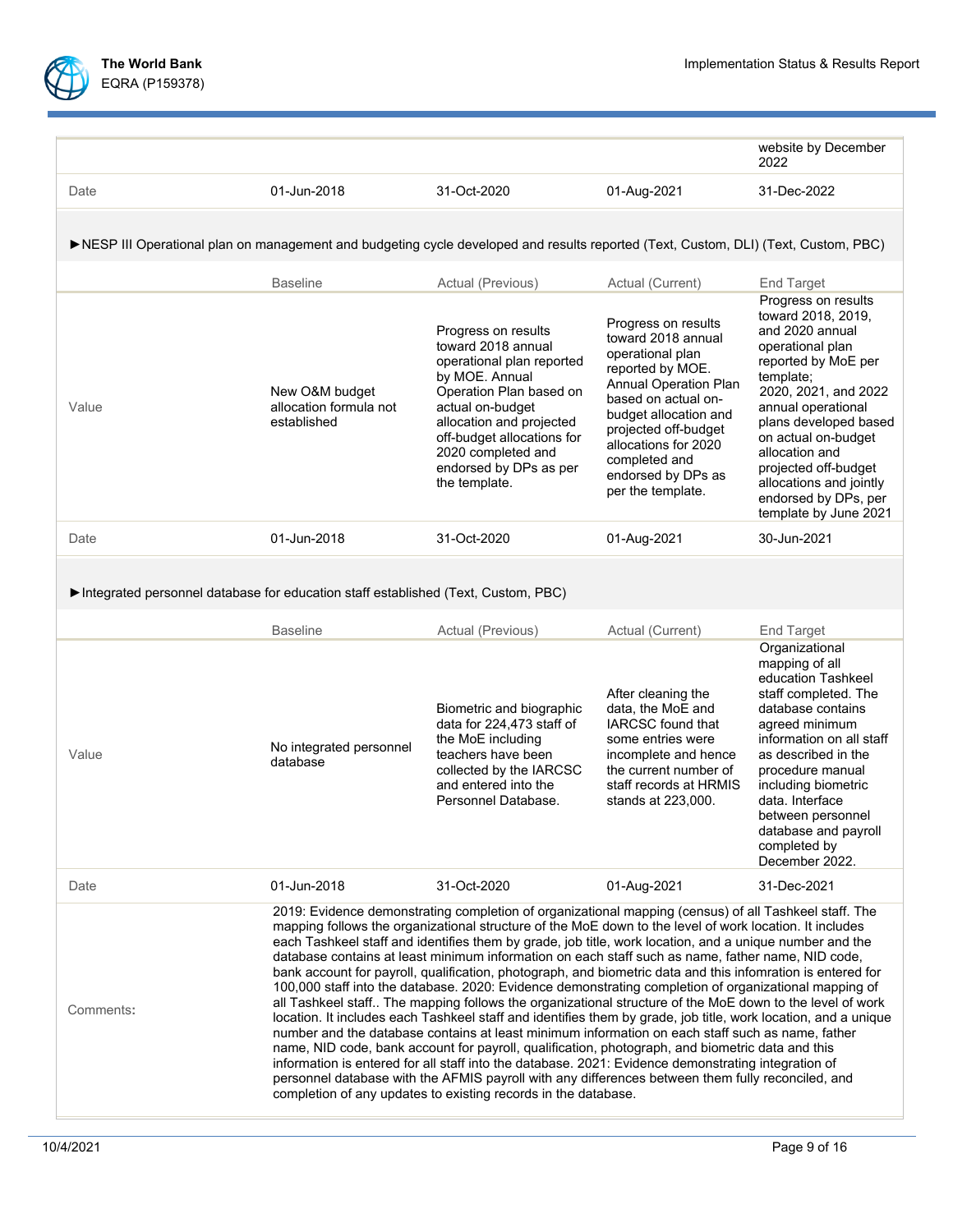

| ► Provincial workshops conducted with DEDs, school shura representatiaves to identify constraints to education (Text, Custom)                         |                                                                                                       |                                                                                                                                                                                                                                                                                                                           |                                                                                                                   |                                                                                                                                                                                                                                                                                                                                                                                                                                                                                                                                                                            |  |
|-------------------------------------------------------------------------------------------------------------------------------------------------------|-------------------------------------------------------------------------------------------------------|---------------------------------------------------------------------------------------------------------------------------------------------------------------------------------------------------------------------------------------------------------------------------------------------------------------------------|-------------------------------------------------------------------------------------------------------------------|----------------------------------------------------------------------------------------------------------------------------------------------------------------------------------------------------------------------------------------------------------------------------------------------------------------------------------------------------------------------------------------------------------------------------------------------------------------------------------------------------------------------------------------------------------------------------|--|
|                                                                                                                                                       | <b>Baseline</b>                                                                                       | Actual (Previous)                                                                                                                                                                                                                                                                                                         | Actual (Current)                                                                                                  | <b>End Target</b>                                                                                                                                                                                                                                                                                                                                                                                                                                                                                                                                                          |  |
| Value                                                                                                                                                 | 0.00                                                                                                  | NA.                                                                                                                                                                                                                                                                                                                       | <b>NA</b>                                                                                                         | 60.00                                                                                                                                                                                                                                                                                                                                                                                                                                                                                                                                                                      |  |
| Date                                                                                                                                                  | 01-Jun-2018                                                                                           | 31-Oct-2020                                                                                                                                                                                                                                                                                                               | 01-Aug-2021                                                                                                       | 31-Dec-2022                                                                                                                                                                                                                                                                                                                                                                                                                                                                                                                                                                |  |
| Comments:                                                                                                                                             | current circumstances.                                                                                | The number of provinces that conduct workshops with the DEDs and school shura representatives. The<br>goals of the workshops are to identify constraints to school enrollment, attendance, and retention and to<br>take stock of the situation, observe any changes, and review and identify any new constraints based on |                                                                                                                   |                                                                                                                                                                                                                                                                                                                                                                                                                                                                                                                                                                            |  |
| Improved EMIS data collection and quality assurance procedures implemented (Text, Custom, PBC)                                                        |                                                                                                       |                                                                                                                                                                                                                                                                                                                           |                                                                                                                   |                                                                                                                                                                                                                                                                                                                                                                                                                                                                                                                                                                            |  |
|                                                                                                                                                       | <b>Baseline</b>                                                                                       | Actual (Previous)                                                                                                                                                                                                                                                                                                         | Actual (Current)                                                                                                  | End Target                                                                                                                                                                                                                                                                                                                                                                                                                                                                                                                                                                 |  |
| Value                                                                                                                                                 | No monthly phone<br>survey data collection<br>procedures                                              | The monthly phone call<br>survey was completed<br>but was deemed as an<br>unscalable in its current<br>form                                                                                                                                                                                                               | The monthly phone<br>call survey was<br>completed but was<br>deemed as an<br>unscalable in its<br>current form    | Detailed arrangements<br>or call center and<br>protocols for monthly<br>phone survey data<br>collection procedures<br>completed; The data<br>verification for phone<br>call survey conducted,<br><b>EMIS</b> application for<br>CBE data entry into<br><b>EMIS</b> revised and<br>deployed in MoE<br>server, MoE relevant<br>staff for on-budget<br>CBEs and IPs for off-<br>budget CBEs trained<br>on the module; MoU<br>Between the MoE and<br>NSIA signed and<br>action plan for the<br>implementation of the<br>MoU developed and<br>endorsed by both MoE<br>and NSIA. |  |
| Date                                                                                                                                                  | 01-Jun-2018                                                                                           | 31-Oct-2020                                                                                                                                                                                                                                                                                                               | 01-Aug-2021                                                                                                       | 31-Dec-2022                                                                                                                                                                                                                                                                                                                                                                                                                                                                                                                                                                |  |
| > Development and implementation of a teacher policy for prioritization in the hiring and allocation of teachers based on need (Text, Custom,<br>PBC) |                                                                                                       |                                                                                                                                                                                                                                                                                                                           |                                                                                                                   |                                                                                                                                                                                                                                                                                                                                                                                                                                                                                                                                                                            |  |
|                                                                                                                                                       | <b>Baseline</b>                                                                                       | Actual (Previous)                                                                                                                                                                                                                                                                                                         | Actual (Current)                                                                                                  | <b>End Target</b>                                                                                                                                                                                                                                                                                                                                                                                                                                                                                                                                                          |  |
| Value                                                                                                                                                 | No policy in place for<br>prioritization in the hiring<br>and allocation of<br>teachers based on need | Teacher policy draft is<br>developed and the team<br>awaits for clearance from<br>Civil Service<br>Commission.                                                                                                                                                                                                            | <b>Teacher Policy was</b><br>drafted and endorsed<br>by MoE, CSC and<br>MoF and submitted for<br>Bank's approval. | At least ninety (90)<br>percent of newly hired<br>permanent teachers<br>and at least seventy<br>five (75) percent of<br>newly hired temporary<br>teachers hired based<br>on the methods and<br>criteria identified in the<br>teacher policy; and at                                                                                                                                                                                                                                                                                                                        |  |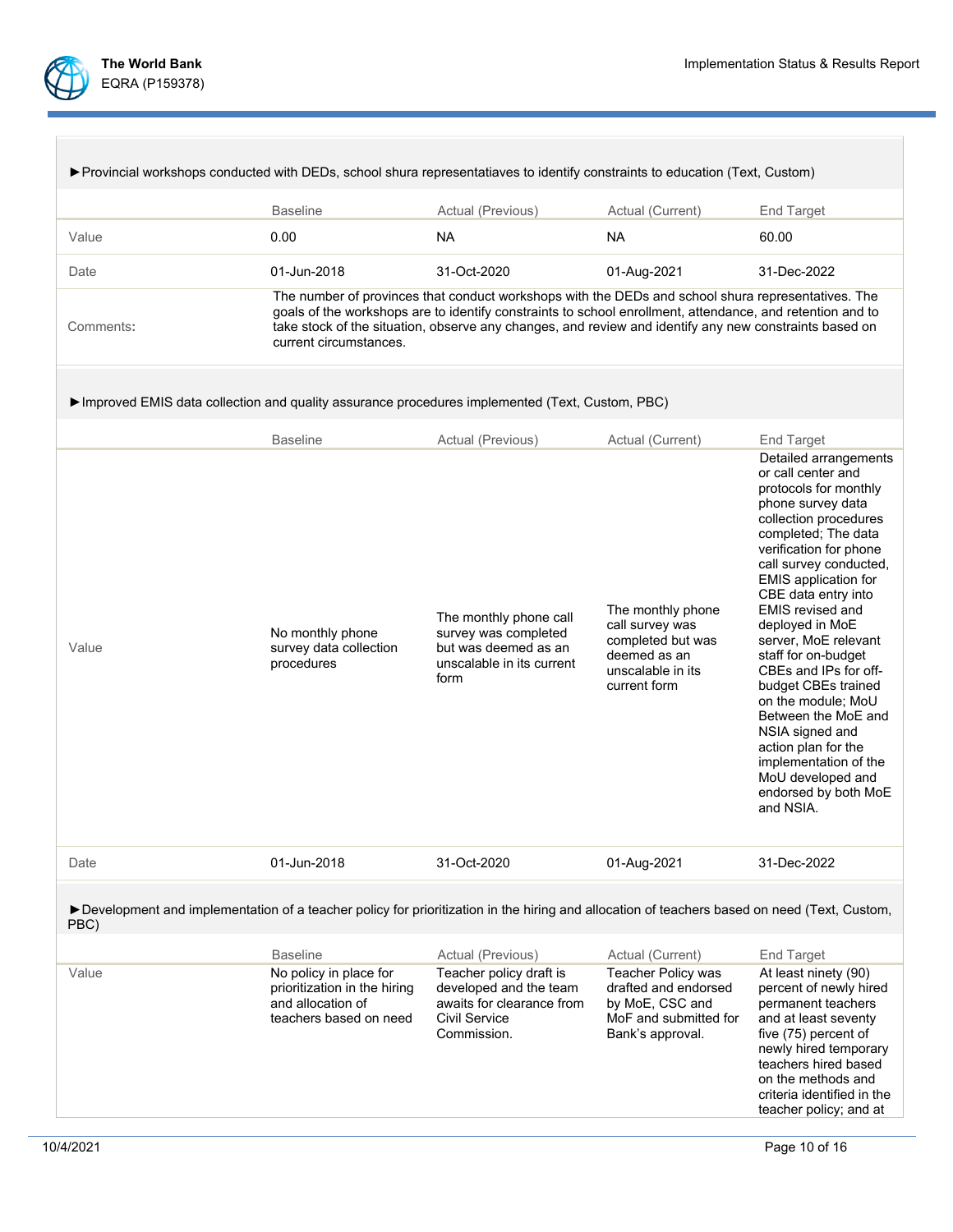

|                                                                                   |                                             |                                                                                              |                                                                                                                                                                                                                                           | least ninety (90)<br>percent of new teacher<br>positions filled through<br>a transparent<br>recruitment process<br>using the IARCSC's<br>hiring procedures and<br>at least forty percent<br>(40%) of the new hires<br>are women.                                                                                                                                                                                                       |
|-----------------------------------------------------------------------------------|---------------------------------------------|----------------------------------------------------------------------------------------------|-------------------------------------------------------------------------------------------------------------------------------------------------------------------------------------------------------------------------------------------|----------------------------------------------------------------------------------------------------------------------------------------------------------------------------------------------------------------------------------------------------------------------------------------------------------------------------------------------------------------------------------------------------------------------------------------|
| Date                                                                              | 01-Jun-2018                                 | 31-Oct-2020                                                                                  | 01-Aug-2021                                                                                                                                                                                                                               | 31-Dec-2021                                                                                                                                                                                                                                                                                                                                                                                                                            |
| ► Complaints addressed through grievance redressal mechanism (Percentage, Custom) |                                             |                                                                                              |                                                                                                                                                                                                                                           |                                                                                                                                                                                                                                                                                                                                                                                                                                        |
|                                                                                   | <b>Baseline</b>                             | Actual (Previous)                                                                            | Actual (Current)                                                                                                                                                                                                                          | <b>End Target</b>                                                                                                                                                                                                                                                                                                                                                                                                                      |
| Value                                                                             | 0.00                                        | 0.00                                                                                         | 71.00                                                                                                                                                                                                                                     | 70.00                                                                                                                                                                                                                                                                                                                                                                                                                                  |
| Date                                                                              | 01-Jun-2018                                 | 31-Oct-2020                                                                                  | 01-Aug-2021                                                                                                                                                                                                                               | 31-Dec-2023                                                                                                                                                                                                                                                                                                                                                                                                                            |
| Comments:                                                                         | mechanism                                   | This indicator measures the proportion of grievances addressed through the grievance redress |                                                                                                                                                                                                                                           |                                                                                                                                                                                                                                                                                                                                                                                                                                        |
| Implementation of GBV action plan (Text, Custom, PBC)                             |                                             |                                                                                              |                                                                                                                                                                                                                                           |                                                                                                                                                                                                                                                                                                                                                                                                                                        |
|                                                                                   | <b>Baseline</b>                             | Actual (Previous)                                                                            | Actual (Current)                                                                                                                                                                                                                          | End Target                                                                                                                                                                                                                                                                                                                                                                                                                             |
| Value                                                                             | Implementation of GBV<br>action plan (Text) | No implementation of<br><b>GBV Action Plan</b>                                               | The MoE is in the<br>process of bringing<br>onboard the necessary<br>technical assistance to<br>develop the required<br>protocols and reporting<br>system for GBV cases<br>at schools and training<br>teachers and MoE<br>staff on these. | The relevant MoE<br>staff, teachers,<br>principals and<br>students, and school<br>management Shuras<br>trained on GBV<br>protocols and reporting<br>systems. Protocols<br>and systems to report<br>and respond to GBV<br>and SEAH incidents at<br>schools is established<br>through consultations<br>with students,<br>teachers, and parents<br>in schools to identify<br>preference for safe.<br>child-friendly referral<br>channels. |
| Date                                                                              | 01-Mar-2021                                 | 01-Mar-2021                                                                                  | 01-Aug-2021                                                                                                                                                                                                                               | 31-Dec-2023                                                                                                                                                                                                                                                                                                                                                                                                                            |

### **Performance-Based Conditions**

►PBC 1 Teaching quality rating based on classroom observations (Text, Intermediate Outcome, 12,500,000.00, 0%)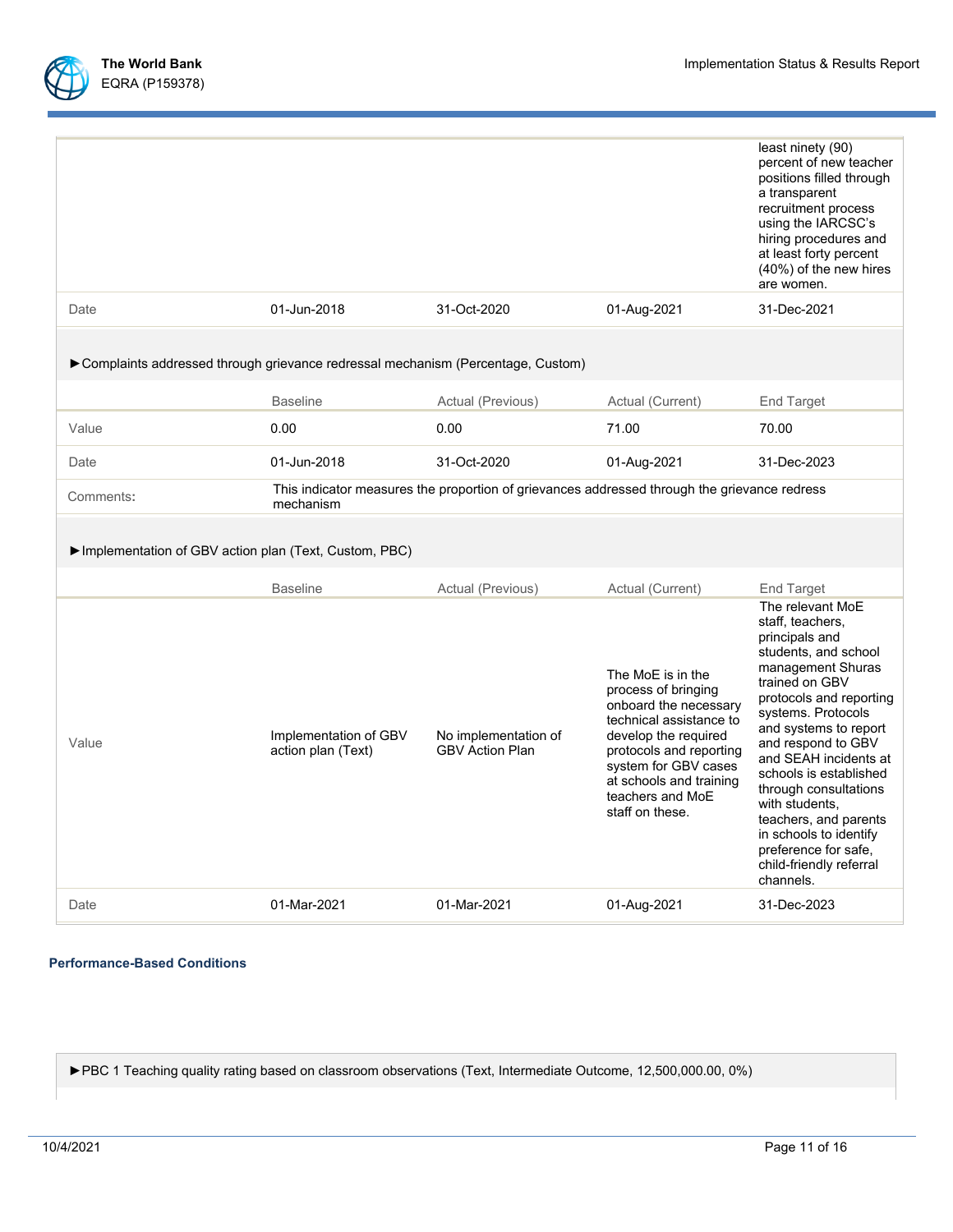|       | <b>Baseline</b>                     | Actual (Previous) | Actual (Current) | Results to be<br>achieved by 2023 |
|-------|-------------------------------------|-------------------|------------------|-----------------------------------|
| Value | Baseline to be collected in<br>2019 | <b>NA</b>         | <b>NA</b>        | --                                |
| Date  | --                                  | 31-Oct-2020       | 01-Aug-2021      | --                                |

| ► PBC 2 Existing textbooks distributed and teaching and learning materials for the new curriculum developed for all grades (Text, Output,<br>16,500,000.00, 0.00%) |                                                |                                                                                                              |                                                                                                                                                                                             |                                   |
|--------------------------------------------------------------------------------------------------------------------------------------------------------------------|------------------------------------------------|--------------------------------------------------------------------------------------------------------------|---------------------------------------------------------------------------------------------------------------------------------------------------------------------------------------------|-----------------------------------|
|                                                                                                                                                                    | <b>Baseline</b>                                | Actual (Previous)                                                                                            | Actual (Current)                                                                                                                                                                            | Results to be<br>achieved by 2023 |
| Value                                                                                                                                                              | Old national curriculum<br>framework in effect | Over 8 million textbooks<br>were distributed to<br>schools of the batch of<br>12.2 million books<br>procured | 12.2 million primary<br>textbooks (grades 1-6)<br>distributed from Provincial<br><b>Education Directorates</b><br>(PEDs) to District<br><b>Education Departments</b><br>(DEDs) and schools. | --                                |
| Date                                                                                                                                                               |                                                | 31-Oct-2020                                                                                                  | 01-Aug-2021                                                                                                                                                                                 |                                   |

| ► PBC 3 Improved EMIS data collection and quality assurance procedures implemented (Text, Process, 7,000,000.00, 0%) |                                                       |                                                                                                             |                                                                                                             |                                   |
|----------------------------------------------------------------------------------------------------------------------|-------------------------------------------------------|-------------------------------------------------------------------------------------------------------------|-------------------------------------------------------------------------------------------------------------|-----------------------------------|
|                                                                                                                      | <b>Baseline</b>                                       | Actual (Previous)                                                                                           | Actual (Current)                                                                                            | Results to be<br>achieved by 2023 |
| Value                                                                                                                | No monthly phone survey<br>data collection procedures | The monthly phone call<br>survey was completed<br>but was deemed as an<br>unscalable in its current<br>form | The monthly phone call<br>survey was completed but<br>was deemed as an<br>unscalable in its current<br>form |                                   |
| Date                                                                                                                 |                                                       | $31 - Oct-2020$                                                                                             | 01-Aug-2021                                                                                                 |                                   |

| ► PBC 4 Development and implementation of a teacher policy for prioritization in the hiring and allocation of teachers based on need (Text,<br>Intermediate Outcome, 8,000,000.00, 0.00%) |                                                                                                       |                                                                                                                 |                                                                                                                   |                                   |
|-------------------------------------------------------------------------------------------------------------------------------------------------------------------------------------------|-------------------------------------------------------------------------------------------------------|-----------------------------------------------------------------------------------------------------------------|-------------------------------------------------------------------------------------------------------------------|-----------------------------------|
|                                                                                                                                                                                           | <b>Baseline</b>                                                                                       | Actual (Previous)                                                                                               | Actual (Current)                                                                                                  | Results to be<br>achieved by 2023 |
| Value                                                                                                                                                                                     | No policy in place for<br>prioritization in the hiring<br>and allocation of teachers<br>based on need | Teacher policy draft is<br>developed and the team<br>is seeking a clearance<br>from Civil Service<br>Comission. | <b>Teacher Policy was</b><br>drafted and endorsed by<br>MoE, CSC and MoF and<br>submitted for Bank's<br>approval. | $- -$                             |
| Date                                                                                                                                                                                      |                                                                                                       | $31 - Oct-2020$                                                                                                 | 01-Aug-2021                                                                                                       |                                   |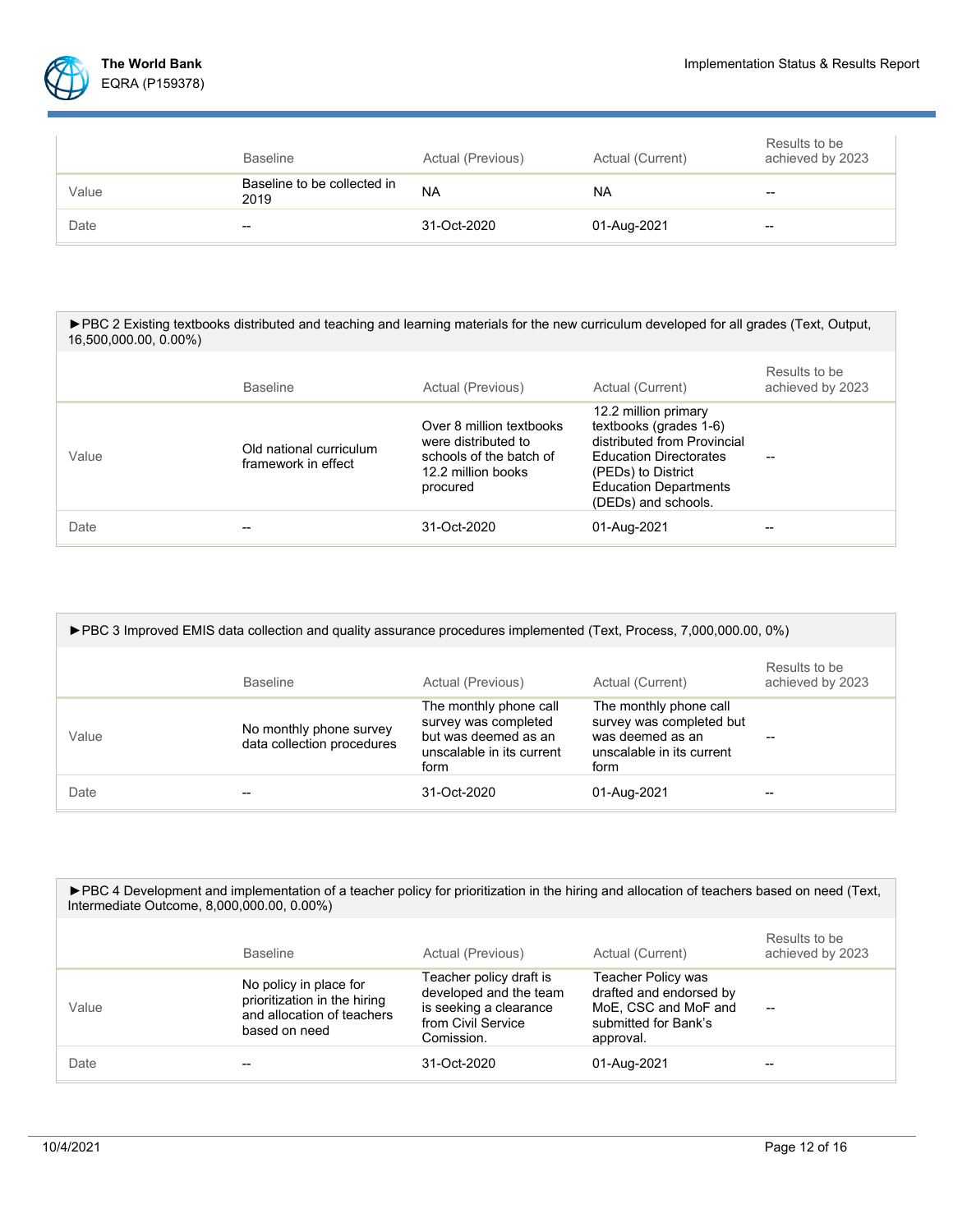

| ► PBC 5 Integrated personnel database for education staff established (Text, Output, 6,000,000.00, 0.00%) |                                     |                                                                                                                                                                            |                                                                                                                                                                                 |                                   |  |
|-----------------------------------------------------------------------------------------------------------|-------------------------------------|----------------------------------------------------------------------------------------------------------------------------------------------------------------------------|---------------------------------------------------------------------------------------------------------------------------------------------------------------------------------|-----------------------------------|--|
|                                                                                                           | <b>Baseline</b>                     | Actual (Previous)                                                                                                                                                          | Actual (Current)                                                                                                                                                                | Results to be<br>achieved by 2023 |  |
| Value                                                                                                     | No integrated personnel<br>database | biometric and biographic<br>data for 224,473 staff of<br>the MoE including<br>teachers have been<br>collected by the IARCSC<br>and entered into the<br>Personnel Database. | After cleaning the data,<br>the MoE and IARCSC<br>found that some entries<br>were incomplete and<br>hence the current number<br>of staff records at HRMIS<br>stands at 223,000. |                                   |  |
| Date                                                                                                      |                                     | 31-Oct-2020                                                                                                                                                                | 01-Aug-2021                                                                                                                                                                     |                                   |  |

| ► PBC 6 Annual results based reports implemented between MOE, PEDs and DEDs (Text, Process, 3,900,000.00, 0.00%) |                                                                      |                                                                                                                                                       |                                                                                                                                      |                                   |
|------------------------------------------------------------------------------------------------------------------|----------------------------------------------------------------------|-------------------------------------------------------------------------------------------------------------------------------------------------------|--------------------------------------------------------------------------------------------------------------------------------------|-----------------------------------|
|                                                                                                                  | <b>Baseline</b>                                                      | Actual (Previous)                                                                                                                                     | Actual (Current)                                                                                                                     | Results to be<br>achieved by 2023 |
| Value                                                                                                            | No annual results reporting<br>between MOE, PEDS and<br>related DEDs | Work on meeting this<br>target has been delayed<br>due to COVID. Based on<br>the current timeline, the<br>reports will be available<br>by April 2021. | Reports for around 90% of<br>the target PEDs were<br>completed and the work<br>on the remaining PEDs<br>and DEDs was in<br>progress. |                                   |
| Date                                                                                                             |                                                                      | 31-Oct-2020                                                                                                                                           | 01-Aug-2021                                                                                                                          |                                   |

| ► PBC 7 NESP III Operational plan on management and budgeting cycle developed and results reported (Text, Custom, DLI) (Text, |
|-------------------------------------------------------------------------------------------------------------------------------|
| Process, 3,800,000.00, 0.00%)                                                                                                 |

|       | <b>Baseline</b>                                         | Actual (Previous)                                                                                                                                                                                                                                                  | Actual (Current)                                                                                                                                                                                                                                                   | Results to be<br>achieved by 2023 |
|-------|---------------------------------------------------------|--------------------------------------------------------------------------------------------------------------------------------------------------------------------------------------------------------------------------------------------------------------------|--------------------------------------------------------------------------------------------------------------------------------------------------------------------------------------------------------------------------------------------------------------------|-----------------------------------|
| Value | New O&M budget<br>allocation formula not<br>established | Progress on results<br>toward 2018 annual<br>operational plan reported<br>by MOE. Annual<br>Operation Plan based on<br>actual on-budget<br>allocation and projected<br>off-budget allocations for<br>2020 completed and<br>endorsed by DPs as per<br>the template. | Progress on results<br>toward 2018 annual<br>operational plan reported<br>by MOE. Annual<br>Operation Plan based on<br>actual on-budget<br>allocation and projected<br>off-budget allocations for<br>2020 completed and<br>endorsed by DPs as per<br>the template. |                                   |
| Date  |                                                         | 31-Oct-2020                                                                                                                                                                                                                                                        | 01-Aug-2021                                                                                                                                                                                                                                                        |                                   |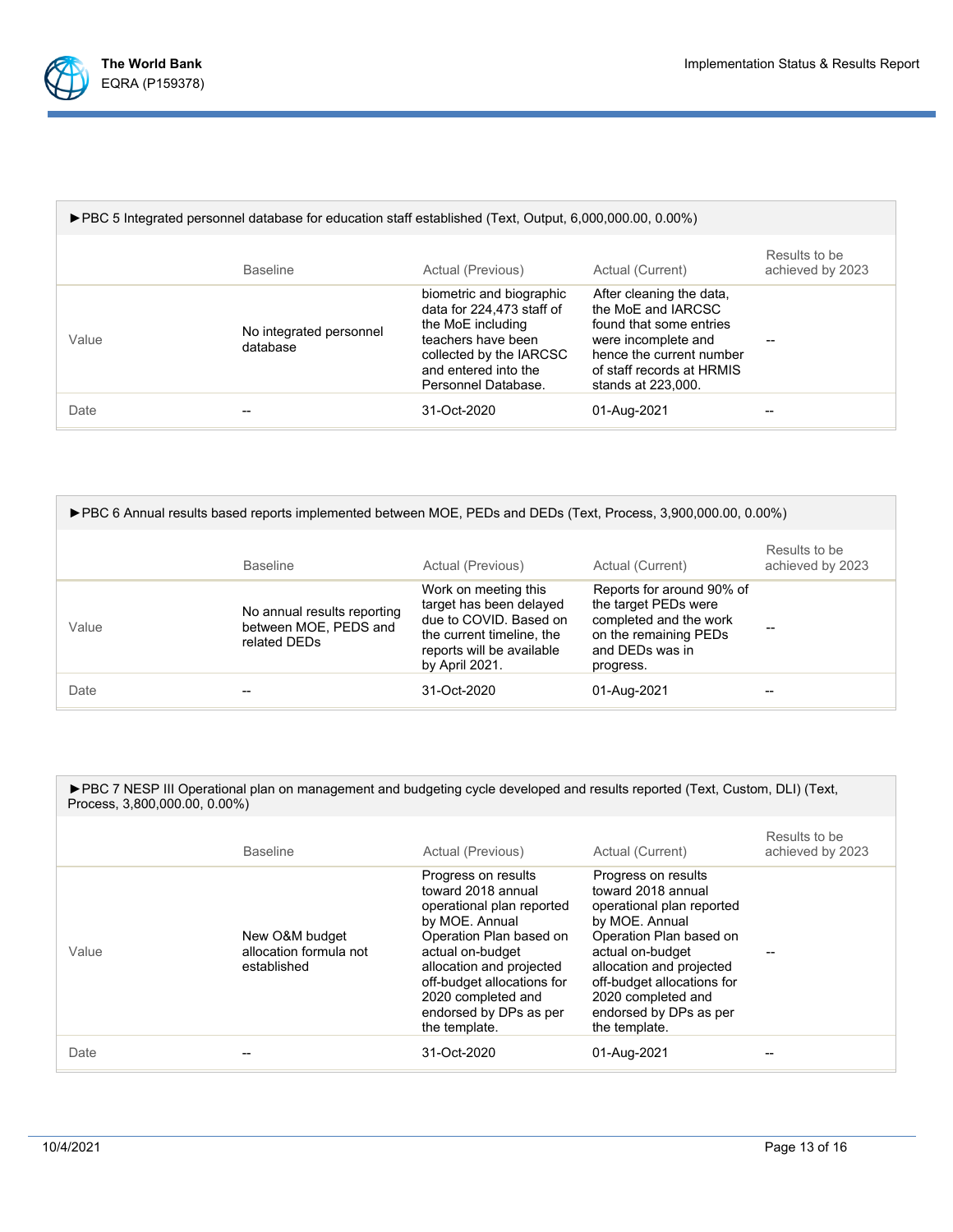

| ► PBC 8 Grades 1 to 3 teachers and head masters trained in Early Grade Reading (Number, Output, 5,500,000.00, 0.00%) |                 |                   |                  |                                   |
|----------------------------------------------------------------------------------------------------------------------|-----------------|-------------------|------------------|-----------------------------------|
|                                                                                                                      | <b>Baseline</b> | Actual (Previous) | Actual (Current) | Results to be<br>achieved by 2023 |
| Value                                                                                                                | 0.00            | 0.00              | 0.00             | $\overline{\phantom{m}}$          |
| Date                                                                                                                 | --              | 01-Mar-2021       | 01-Aug-2021      | --                                |

| ► PBC 9 Evaluation of Subject Teacher Training (Text, Output, 1,000,000.00, 0.00%) |                                 |                                 |                                 |                                   |
|------------------------------------------------------------------------------------|---------------------------------|---------------------------------|---------------------------------|-----------------------------------|
|                                                                                    | <b>Baseline</b>                 | Actual (Previous)               | Actual (Current)                | Results to be<br>achieved by 2023 |
| Value                                                                              | No data collection<br>conducted | No data collection<br>conducted | No data collection<br>conducted | --                                |
| Date                                                                               | --                              | 01-Mar-2021                     | 01-Aug-2021                     | --                                |

| ► PBC 10 Implementation of GBV action plan (Text, Intermediate Outcome, 1,000,000.00, 0.00%) |                                             |                                                |                                                                                                                                                                                                                                        |                                   |  |
|----------------------------------------------------------------------------------------------|---------------------------------------------|------------------------------------------------|----------------------------------------------------------------------------------------------------------------------------------------------------------------------------------------------------------------------------------------|-----------------------------------|--|
|                                                                                              | <b>Baseline</b>                             | Actual (Previous)                              | Actual (Current)                                                                                                                                                                                                                       | Results to be<br>achieved by 2023 |  |
| Value                                                                                        | Implementation of GBV<br>action plan (Text) | No implementation of<br><b>GBV Action Plan</b> | The MoE is in the process<br>of bringing onboard the<br>necessary technical<br>assistance to develop the<br>required protocols and<br>reporting system for GBV<br>cases at schools and<br>training teachers and MoE<br>staff on these. |                                   |  |
| Date                                                                                         | --                                          | 01-Mar-2021                                    | 01-Aug-2021                                                                                                                                                                                                                            |                                   |  |

**Data on Financial Performance**

## **Disbursements (by loan)**

| Project | Loan/Credit/TF | Status    | Currency | Original | Revised | Cancelled | Disbursed | Undisbursed | % Disbursed |
|---------|----------------|-----------|----------|----------|---------|-----------|-----------|-------------|-------------|
| P159378 | IDA-D3810      | Effective | - USD    | 100.00   | 75.50   | 24.50     | 41.93     | 33.28       | 56%         |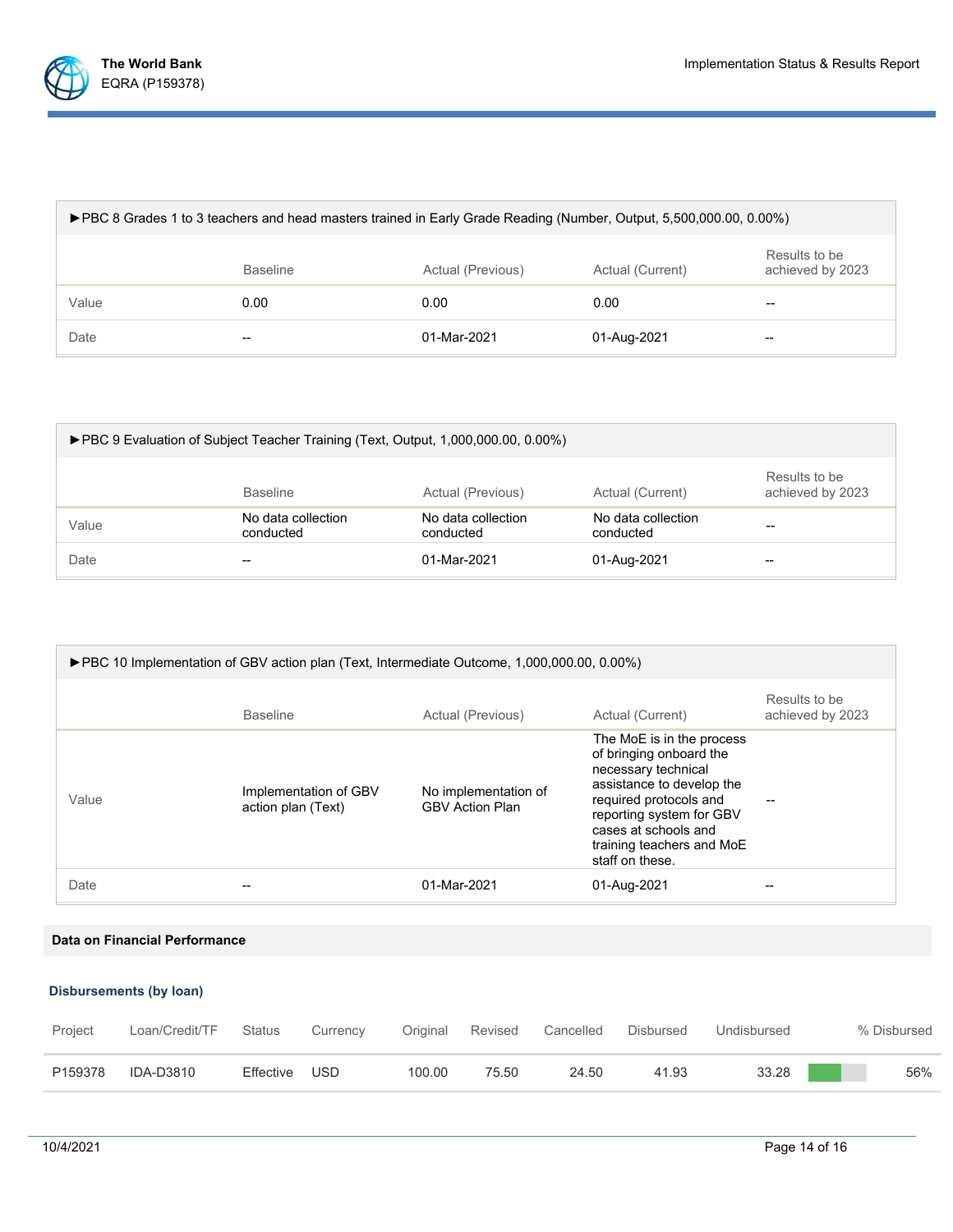

| P159378 | TF-A8449 | Effective | USD        | 100.00 | 100.00 | 0.00 | 42.85 | 57.15 | 43%  |
|---------|----------|-----------|------------|--------|--------|------|-------|-------|------|
| P159378 | TF-A9570 | Effective | USD        | 98.00  | 98.00  | 0.00 | 4.55  | 93.45 | 4.6% |
| P159378 | TF-B5406 | Effective | <b>USD</b> | 25.00  | 25.00  | 0.00 | 0.00  | 25.00 | 0%   |
|         |          |           |            |        |        |      |       |       |      |

# **Key Dates (by loan)**

| Project | Loan/Credit/TF   | <b>Status</b> | Approval Date | Signing Date | <b>Effectiveness Date</b> | Orig. Closing Date | Rev. Closing Date |
|---------|------------------|---------------|---------------|--------------|---------------------------|--------------------|-------------------|
| P159378 | <b>IDA-D3810</b> | Effective     | 28-Sep-2018   | 23-Oct-2018  | 03-Jan-2019               | 31-Dec-2023        | 31-Dec-2023       |
| P159378 | TF-A8449         | Effective     | 28-Sep-2018   | 23-Oct-2018  | 03-Jan-2019               | 31-Dec-2023        | 31-Dec-2023       |
| P159378 | TF-A9570         | Effective     | 26-Mar-2019   | 02-Apr-2019  | 10-Apr-2019               | 31-Dec-2023        | 31-Dec-2023       |
| P159378 | TF-B5406         | Effective     | 31-Mar-2021   | 27-Apr-2021  | 27-Apr-2021               | 31-Dec-2023        | 31-Dec-2023       |

## **Cumulative Disbursements**



### **PBC Disbursement**

| <b>PBC ID</b> | <b>PBC</b> Type Description |  | Coc PBC Amount Achievement Disbursed amount in Disbursed amount Coc | Disbursement % |
|---------------|-----------------------------|--|---------------------------------------------------------------------|----------------|
|               |                             |  |                                                                     |                |